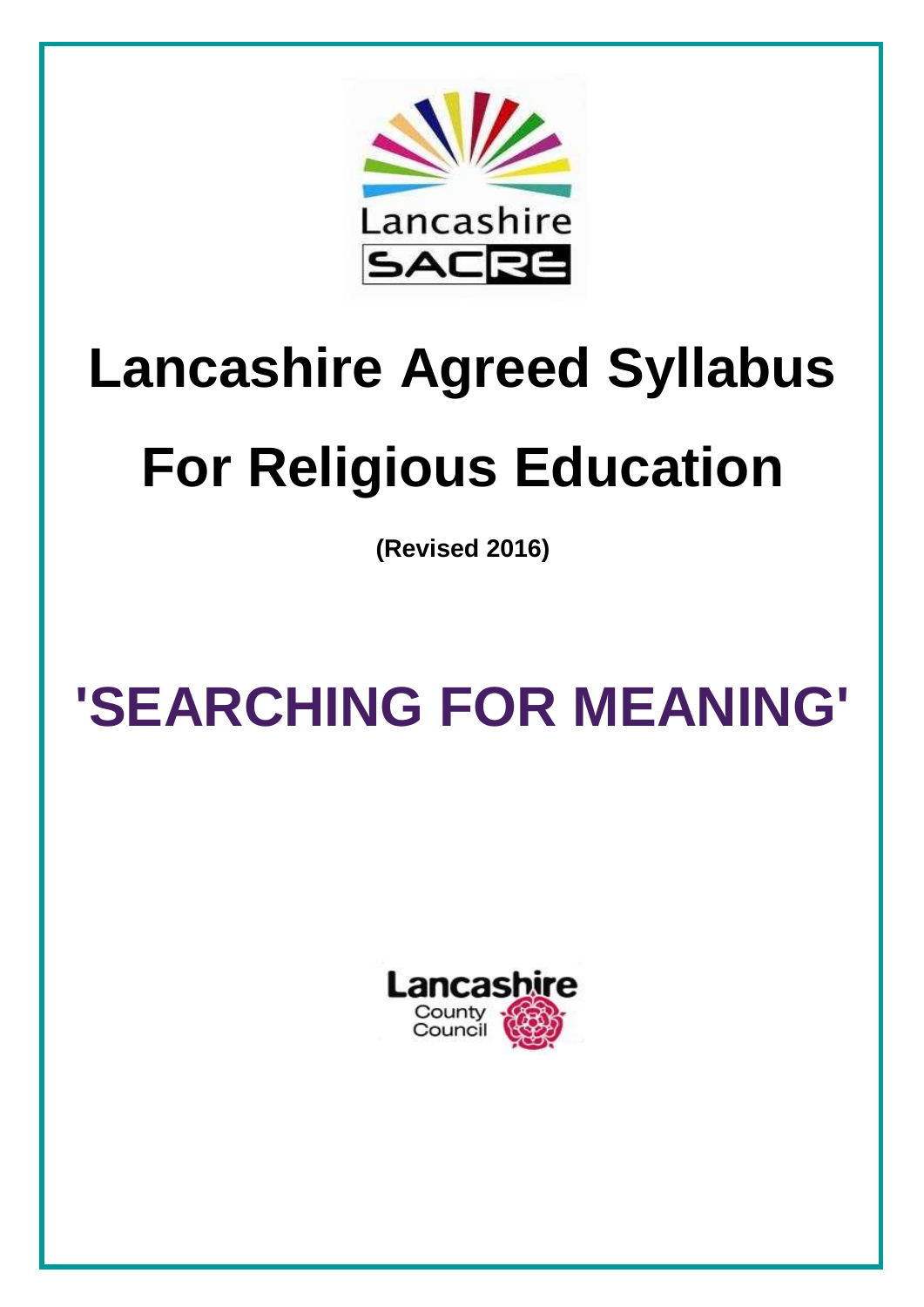## **CONTENTS**

<span id="page-1-0"></span>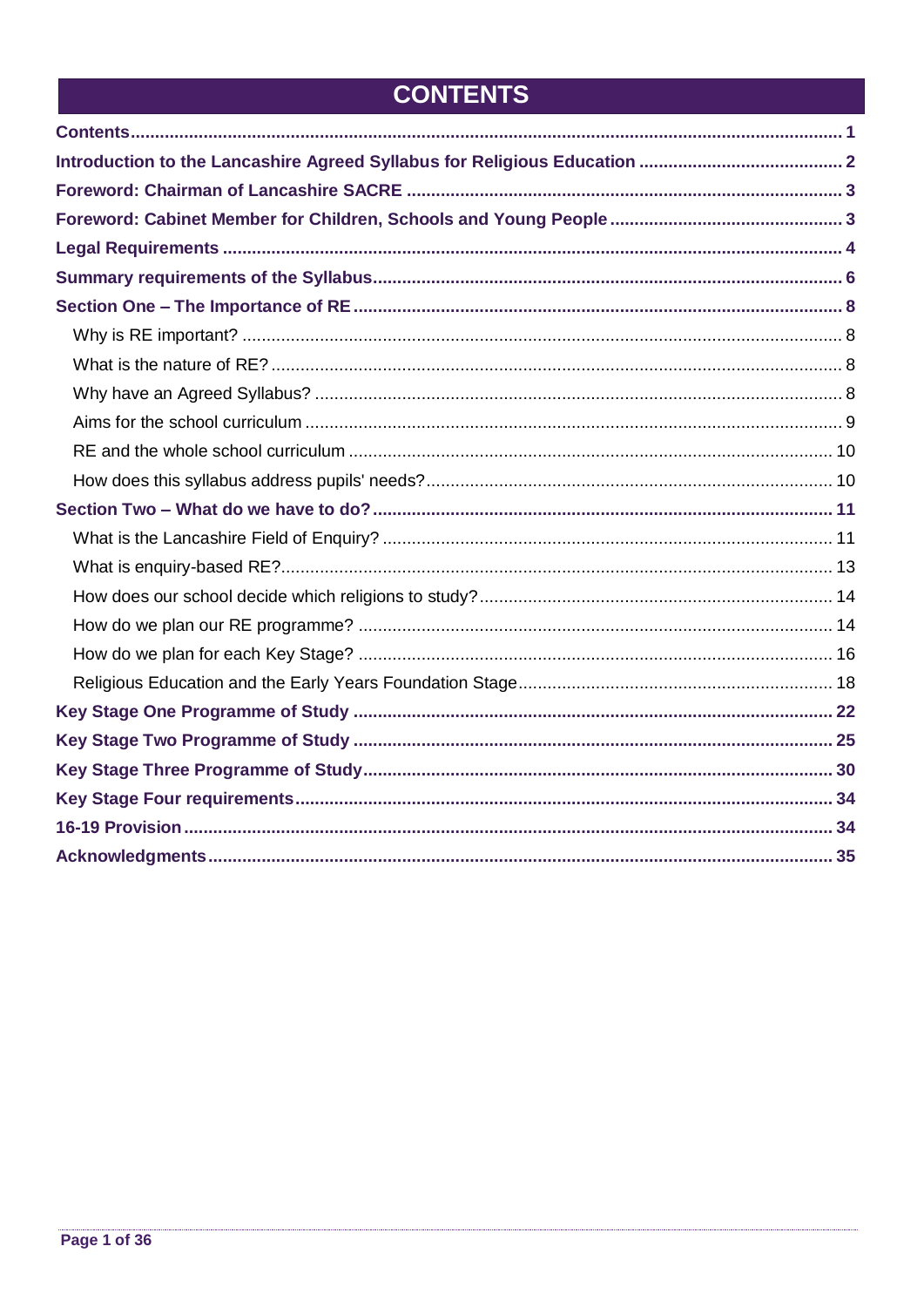## <span id="page-2-0"></span>**INTRODUCTION TO THE LANCASHIRE AGREED SYLLABUS FOR RELIGIOUS EDUCATION**

## **'Searching for Meaning'**

Welcome to the new revised version of the Lancashire Agreed Syllabus for Religious Education (2016) **'Searching for Meaning'**. This revised Religious Education syllabus, contains both important changes and new material to support the teaching and assessment of RE.

## **What is the principle aim for RE in Lancashire?**

*'To support pupils' personal search for meaning by engaging enquiry into the question 'what is it to be human?' - exploring answers offered by religion and belief.'* 

The new syllabus is supported by a website which provides materials to support planning and assessment. This includes exemplar plans and curriculum support materials all of which are downloadable.

You will require a password to access the syllabus materials from a computer that is not on the LGFL network. This will have been sent via the Schools' Portal for the attention of the RE subject leader and headteacher.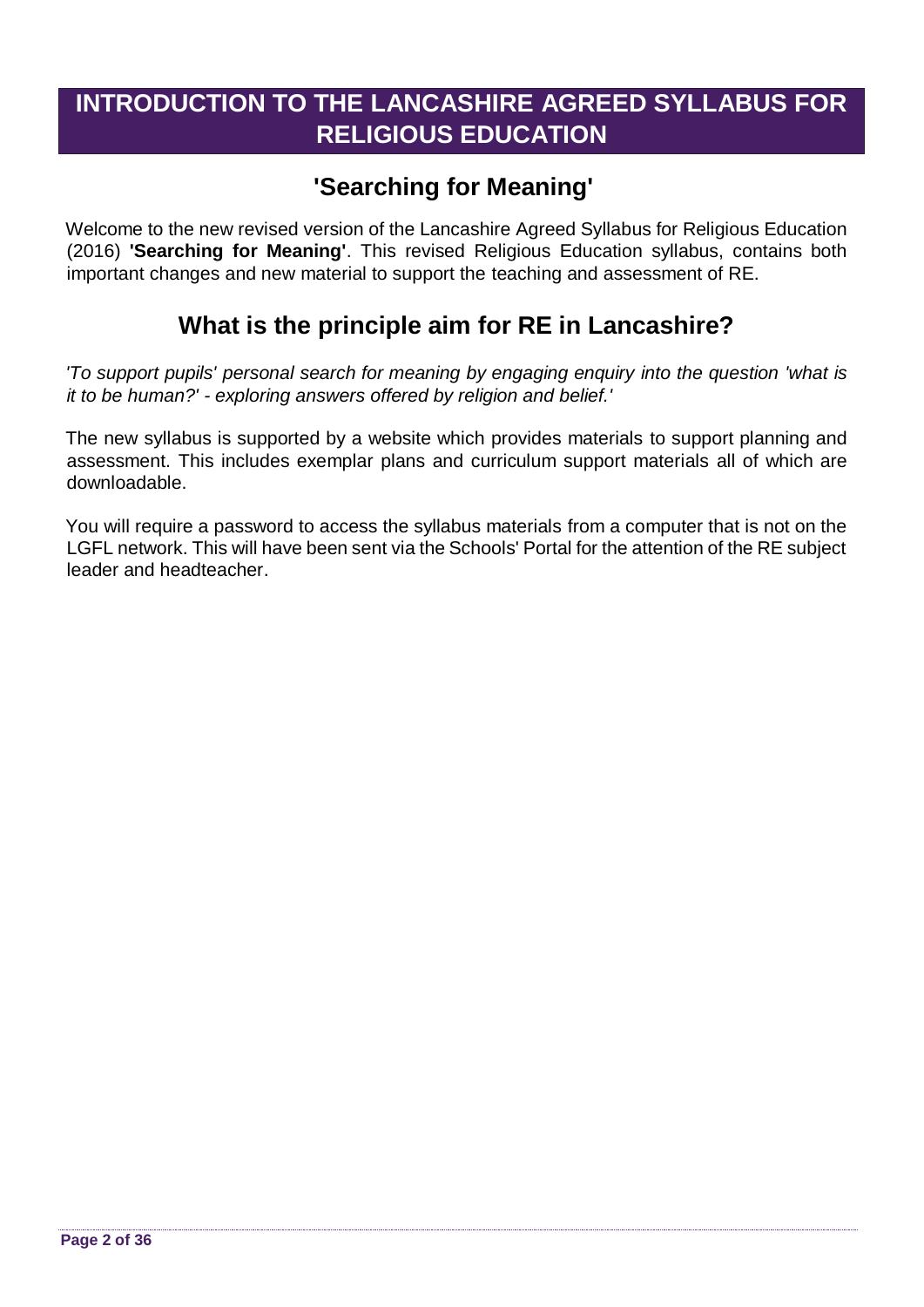## **FOREWORD: CHAIRMAN OF LANCASHIRE SACRE**

<span id="page-3-0"></span>

I feel proud to commend to you this revised Agreed Syllabus. I pay tribute to the skill and dedication of expert colleagues who have worked hard to ensure that it is more accessible and practical for all who work in our schools. Together we hope that you will find in it the best of tools to promote a deep exploration of faith and religion, values and beliefs. This is vital in a world where relationships from a macro to a micro scale are ever more complex, and in which we hope our young people will develop as compassionate, critical enquirers. We recognise that many teachers who will use our Syllabus have little formal training in Religious Education. We hope that this Syllabus will empower both old and young to explore further what gives meaning

to their lives and those of others, better equipping them with a wide variety of skills and understanding to make a positive contribution to society.

#### **Peter Martin Chair of Lancashire SACRE**



## <span id="page-3-1"></span>**FOREWORD: CABINET MEMBER FOR CHILDREN, SCHOOLS AND YOUNG PEOPLE**



The everyday life for children in the  $21<sup>st</sup>$  century appears to be becoming increasingly more complex- in a society that is certainly more diverse. Religious Education is able to help children become more aware of their own nature, their strengths and gifts and to celebrate what it means to be human. It can help support children to not only identify those values which will become the touchstones in their own lives but also to foster tolerance and understanding to respect the diverse beliefs and traditions of other people or cultures. Religious Education has a privileged position in the curriculum, allowing it both to address local needs and encouraging our pupils to engage with their local faith communities. This syllabus

encourages schools to engage with the faith communities around them as they identify and explore questions about meaning and purpose.

I hope that this new Agreed Syllabus will inspire and develop the provision of Religious Education in schools over the coming years and I look forward to seeing the outcome from these new approaches in the future.

**Matthew Tomlinson County Councillor**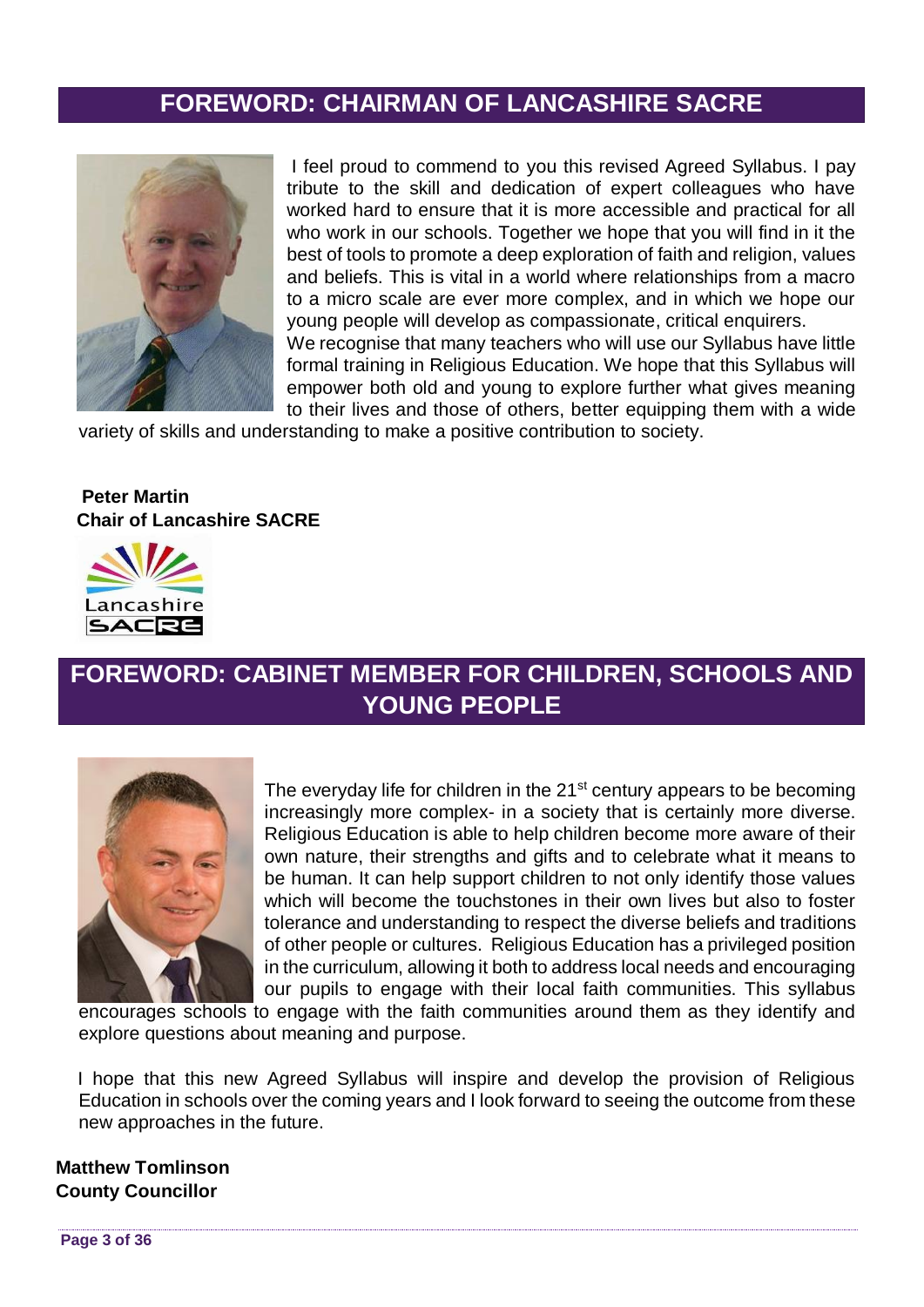## **LEGAL REQUIREMENTS**

#### <span id="page-4-0"></span>**1. Religious Education must be taught to all registered pupils in maintained schools, including those in the sixth form, except to those withdrawn by their parents.**

The usual interpretation of this clause is that withdrawal on grounds of conscience is implied.

This requirement does not apply to nursery classes in maintained schools (s80 (2) (a) Education Act 2002), but it does apply as far as is practical to pupils in special schools and PRUs.

Religious Education should be provided for all registered pupils except for those withdrawn at the request of their parents. (s. 71 SSFA 1998). This will include school children in **Reception classes** as well as Post 16 students (but not those at Sixth Form colleges). Special schools should comply as far as is practicable.

The Religious Education curriculum is **set locally not nationally**. In Lancashire Community Schools and Foundation and Voluntary Schools without religious character, Religious Education must be provided in accordance with the current Lancashire Agreed Syllabus for Religious Education 2016. RE provision is legal if the Agreed Syllabus is planned and taught. **Provision is illegal if it is not.**

#### **2. What is the relationship between RE and the National Curriculum?**

Religious Education is a component of the legally required Basic Curriculum, to be taught alongside the National Curriculum in all maintained schools.

The national curriculum states the legal requirement that:

*Every state-funded school must offer a curriculum which is balanced and broadly based, and which:*

- *promotes the spiritual, moral, cultural, mental and physical development of pupils, and*
- *prepares pupils at the school for the opportunities, responsibilities and experiences of later life.*

*…all state schools... must teach religious education to pupils at every Key Stage ….All schools must publish their curriculum by subject and academic year online.*

*('The National Curriculum in England: Framework document', September 2013, p.4).*

#### **3. Which schools must follow this Agreed Syllabus?**

Religious education must be taught in accordance with the Lancashire Agreed Syllabus in all:

- a. Community schools *and*
- b. Foundation and Voluntary controlled schools (SSFA 1998 paras 2(1) and 2(2) Schedule 19)

For Voluntary Aided schools with a religious character, the RE offered is to be determined by the governors in accordance with the trust deed. (SSFA1998 Schedule 19 para 4). The required provision is: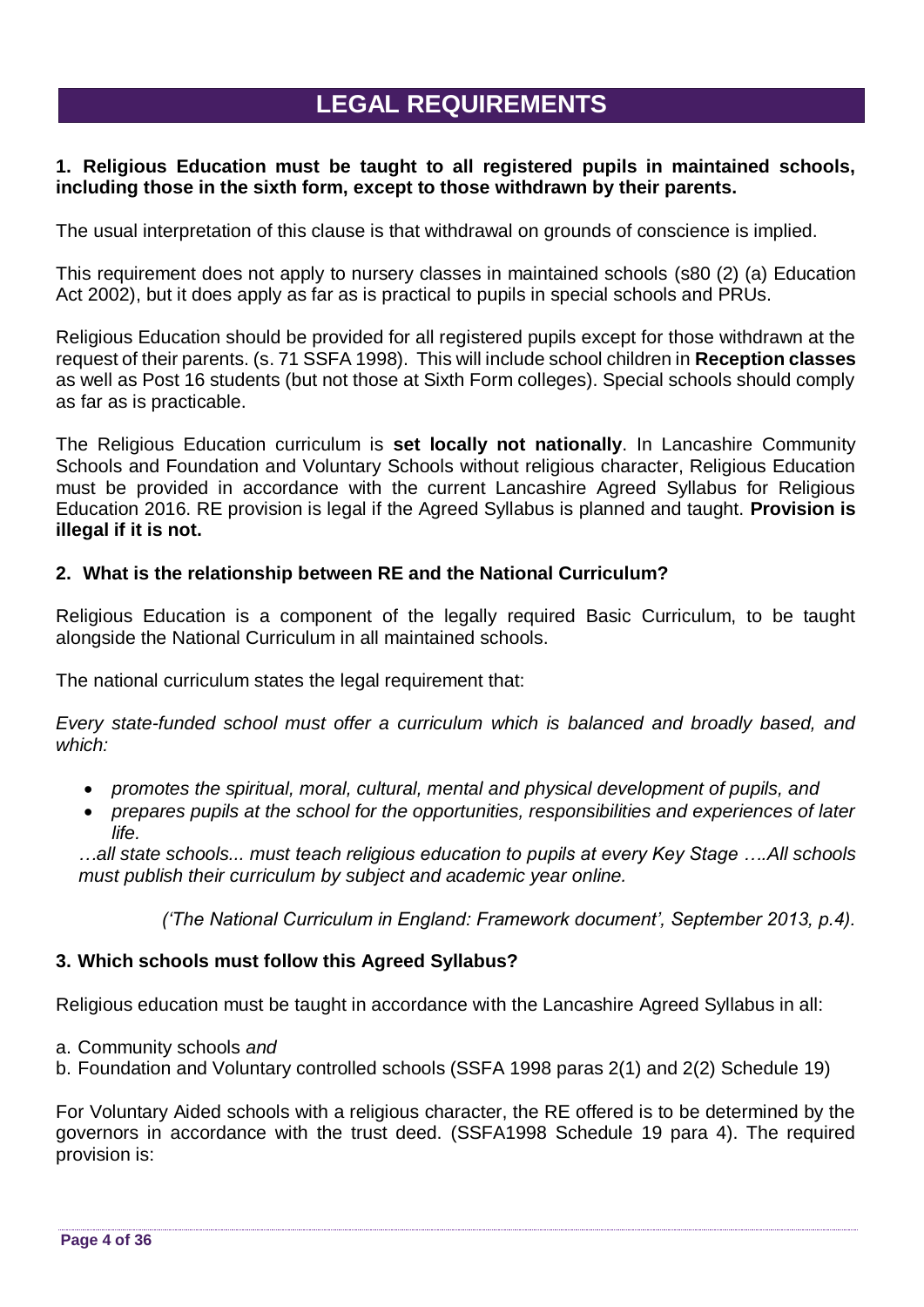- a) according to the Trust Deed of the school; or
- b) according to the tenets of the religion or religious denomination (where provision is not specified in the Trust Deed); or
- c) according to the Lancashire Agreed Syllabus where parents request it (if a child cannot reasonably attend a school where the Agreed Syllabus is being taught).

The Funding Agreements for new academies stipulate that all academies are required to teach RE.

For denominational academies with a religious character (Church of England or Roman Catholic – but also Muslim or Jewish academies), this will be in line with the denominational syllabus [where there is one].

For non-denominational (such as Christian) faith academies this can be either of the above, depending on the wishes of the sponsor and what is agreed by Ministers.

*(DCSF 'Guidance on Religious Education in English Schools, 2010, p.15)*

The model Funding Agreement for new academies (2010) follows this stipulation that RE should be taught in all schools, following the local agreed syllabus or denominational syllabus. The rules for Free Schools are the same as for new academies.

In Sixth Form Colleges, governing bodies are required to ensure that Religious Education is provided at the institution for all students who wish to receive it and that the provision be at a time when it is convenient for the majority of full-time students to attend. Sixth form students over the age of 18 may exercise the right to withdraw from Religious Education for themselves – without reference to their parents.

In Lancashire schools, it is expected that all special schools will provide Religious Education as far as is practicable in accordance with this Agreed Syllabus. Regulations state that, so far as is practicable, every pupil (including all pupils with statements of SEN and on the roll of special schools) should receive Religious Education.

#### **4. Religions and the Agreed Syllabus**

An agreed syllabus must 'reflect the fact that the religious traditions in Great Britain are in the main Christian, while taking account of the teaching and practices of other principal religions represented in Great Britain.' (s375 (3) Education Act 1996) The Lancashire Agreed Syllabus 2016 meets this requirement.

An agreed syllabus must not be designed to convert pupils, or to urge a particular religion or religious belief on pupils. This syllabus maintains that teaching about religions and beliefs should be sufficiently fair, balanced and open. It should promote mutual respect and understanding, whilst not undermining or ignoring the role of families and religious or belief organisations in transmitting values to successive generations.

An agreed syllabus must not require that Religious Education be provided by means of any catechism or formula which is distinctive of any particular denomination. The Lancashire Agreed Syllabus 2016 meets this requirement.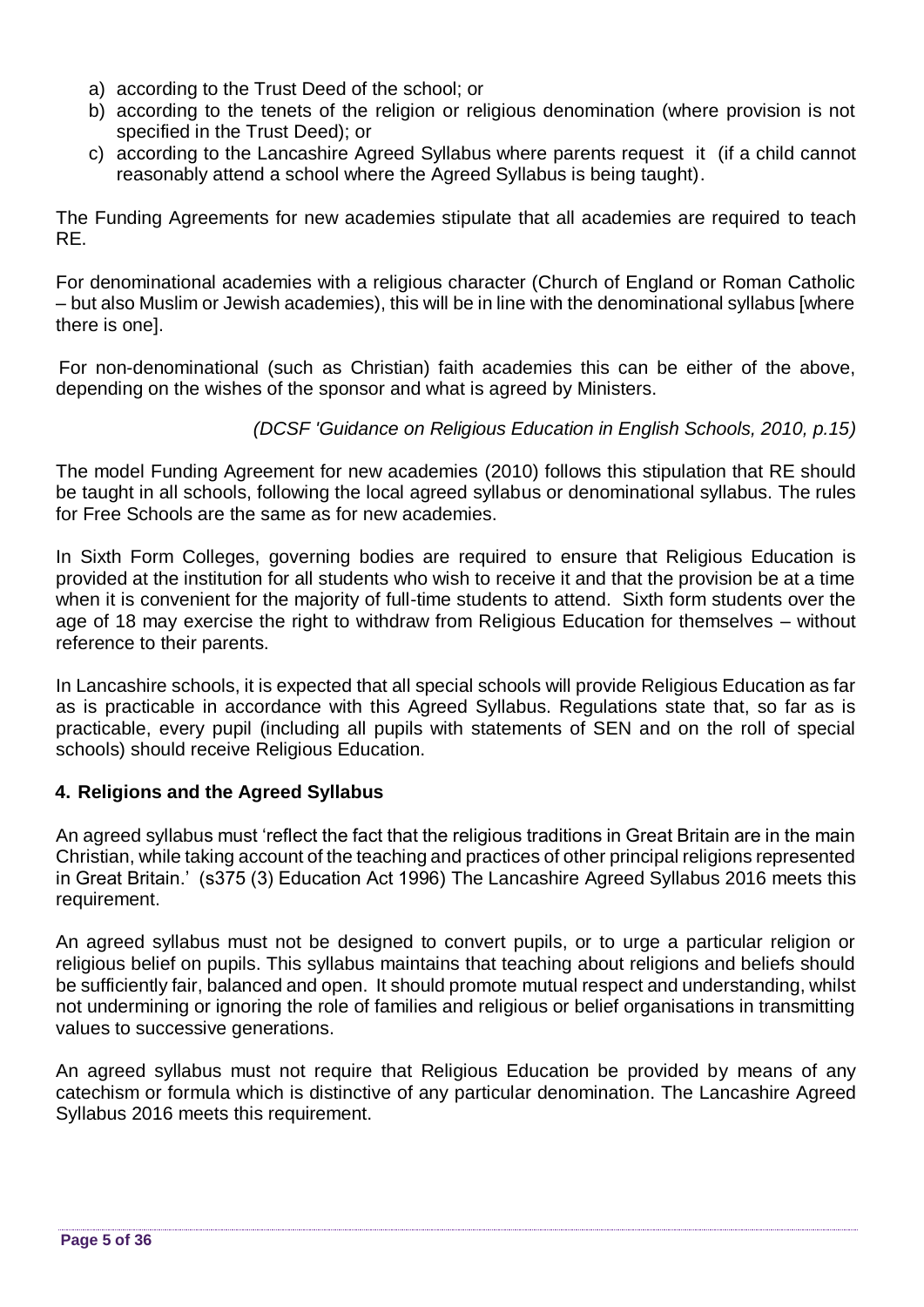#### **5. Local Authority Responsibilities**

Each Local Authority must maintain a Standing Advisory Council on Religious Education (SACRE) to advise the LA on matters connected with Religious Education to be given in accordance with the Agreed Syllabus.

In respect of Community Schools and Foundation and Voluntary Schools without a religious character, the Local Education Authority and the governing body shall exercise their functions with a view to securing, and the Headteacher shall secure, that Religious Education is given in accordance with the legal requirements.

#### **6. Withdrawal from RE**

There is a legal right of parental withdrawal from RE. Parents have a legal right to withdraw their child/children from part of or the whole of the RE curriculum provided by the school

There is a legal right for teachers to withdraw from teaching Religious Education (with certain exceptions in Voluntary Aided schools). Sixth form students over the age of 18 may exercise the right to withdraw from Religious Education for themselves – without reference to their parents.

Schools may consider including a policy about withdrawal from RE in their prospectus, for example:

'*The school teaches open minded religious education, and is inclusive: all pupils develop their own beliefs and values through RE. So any parent considering exercising the right of withdrawal and removing their child from the subject is invited to make an appointment with staff to discuss the approach we take to RE. The school does not support selective withdrawals from RE lessons*.'

The review of this Agreed Syllabus has been based on legal requirements, in particular:

- *The Education Act 1996*.
- *The School Standards and Framework Act 1998.*
- *The Education Act 2002*.
- *The National Curriculum in England: Framework document 2013.*
- *The Education and Inspections Act 2006*.

*The review takes account of guidance issued in circulars by the Department for Education which do not have the force of law, particularly 'Religious Education in School, Non Statutory Guidance 2010'.* 

## **SUMMARY REQUIREMENTS OF THE SYLLABUS**

- <span id="page-6-0"></span> This syllabus, approved in line with the law by the Agreed Syllabus Conference, SACRE and the Local Authority, explains all the requirements for the RE curriculum for Lancashire schools. This summary should be read in the light of the following statutory syllabus.
- Schools must provide an RE curriculum in line with this syllabus to all registered pupils. This includes pupils on the school roll in the reception year and those in 16-19 education in schools. In order to deliver the aims and expected standards of the syllabus, the Agreed Syllabus Conference strongly recommends a minimum 5% allocation of curriculum time for RE. This is based upon the law and D of E guidance. Parents may withdraw their children from RE (see legal requirements).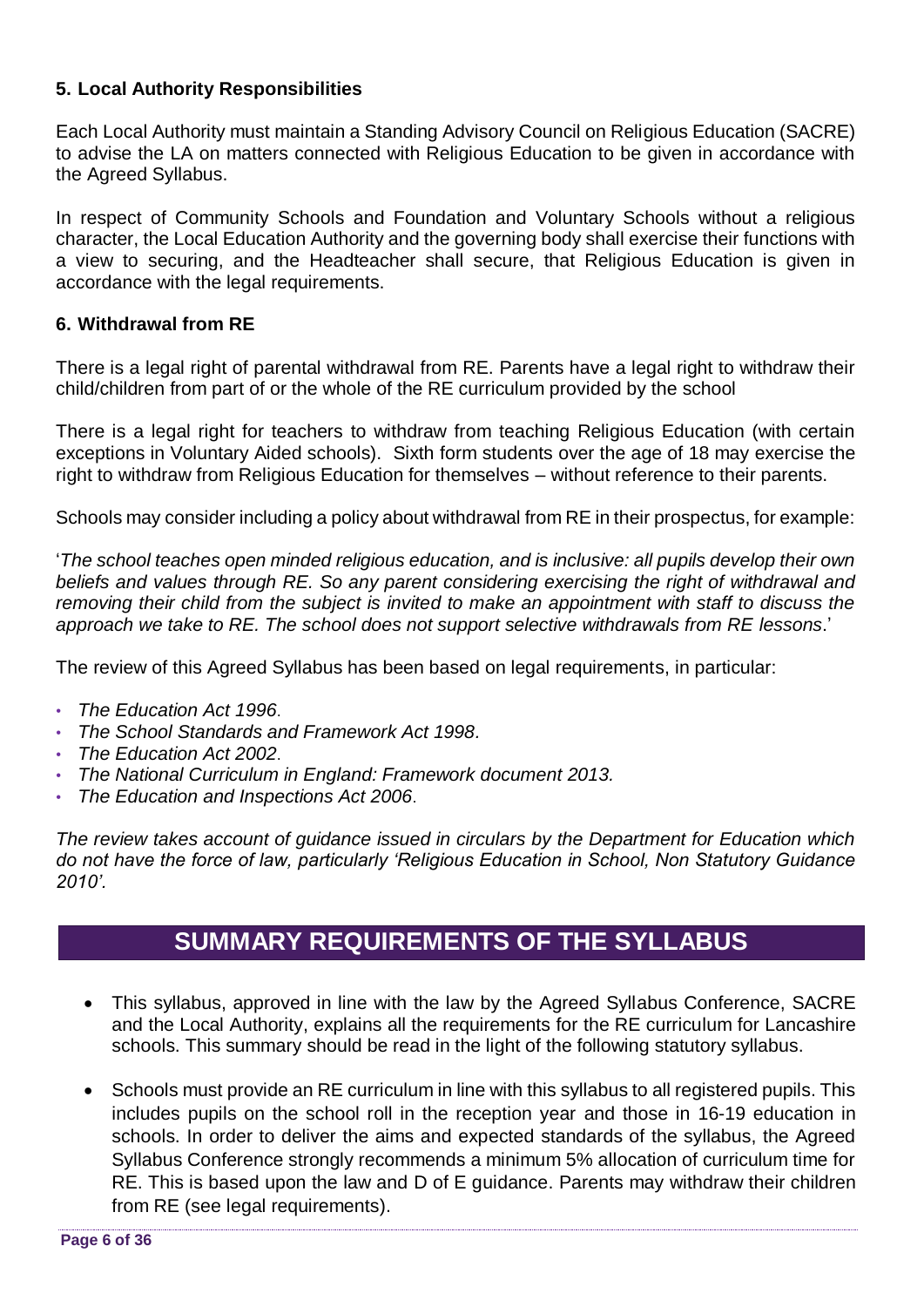- Religious Education plays a leading role in pupils' spiritual, moral, social and cultural development. The syllabus provides for this through opportunities at each key stage.
- This syllabus is the legal basis for RE in Lancashire. National government curriculum guidance does not replace or supplant this syllabus, but may assist schools in delivering the curriculum at a high quality. With regard to the contribution RE makes to pupils' learning as a whole, this syllabus places RE firmly and comprehensively within the whole curriculum with reference to Government guidance.
- All pupils will study Christianity throughout their years in schools. Other religious traditions represented in Great Britain will also be studied, in line with the requirements of the syllabus for breadth; depth and progression in learning (see which religions to study and how to plan our RE programme).
- **The Lancashire Field of Enquiry for RE** lies at the heart of the syllabus with its central question 'what does it mean to be human?' Pupils will progress in RE with regard to the exploration of shared human experience, beliefs and values, living religious traditions and the search for personal meaning. All planning must be audited against the Lancashire Field of Enquiry for RE.
- Programmes of study for RE for each key stage are delineated in the syllabus. The syllabus supports the enquiry process of RE through the recommended planning process. Further support is available to schools through the accompanying non statutory guidance materials found on the RE website.
- For assessment guidance please see the Lancashire SACRE RE website.
- Lancashire SACRE has a monitoring role in law with regard to the RE syllabus and schools are required to use standard self-evaluation procedures with regard to RE. End of key stage attainment scores should be sent to Lancashire SACRE during the summer term as part of their evaluation of RE. Assessment judgements should also be transferred between schools and teachers to enable progression.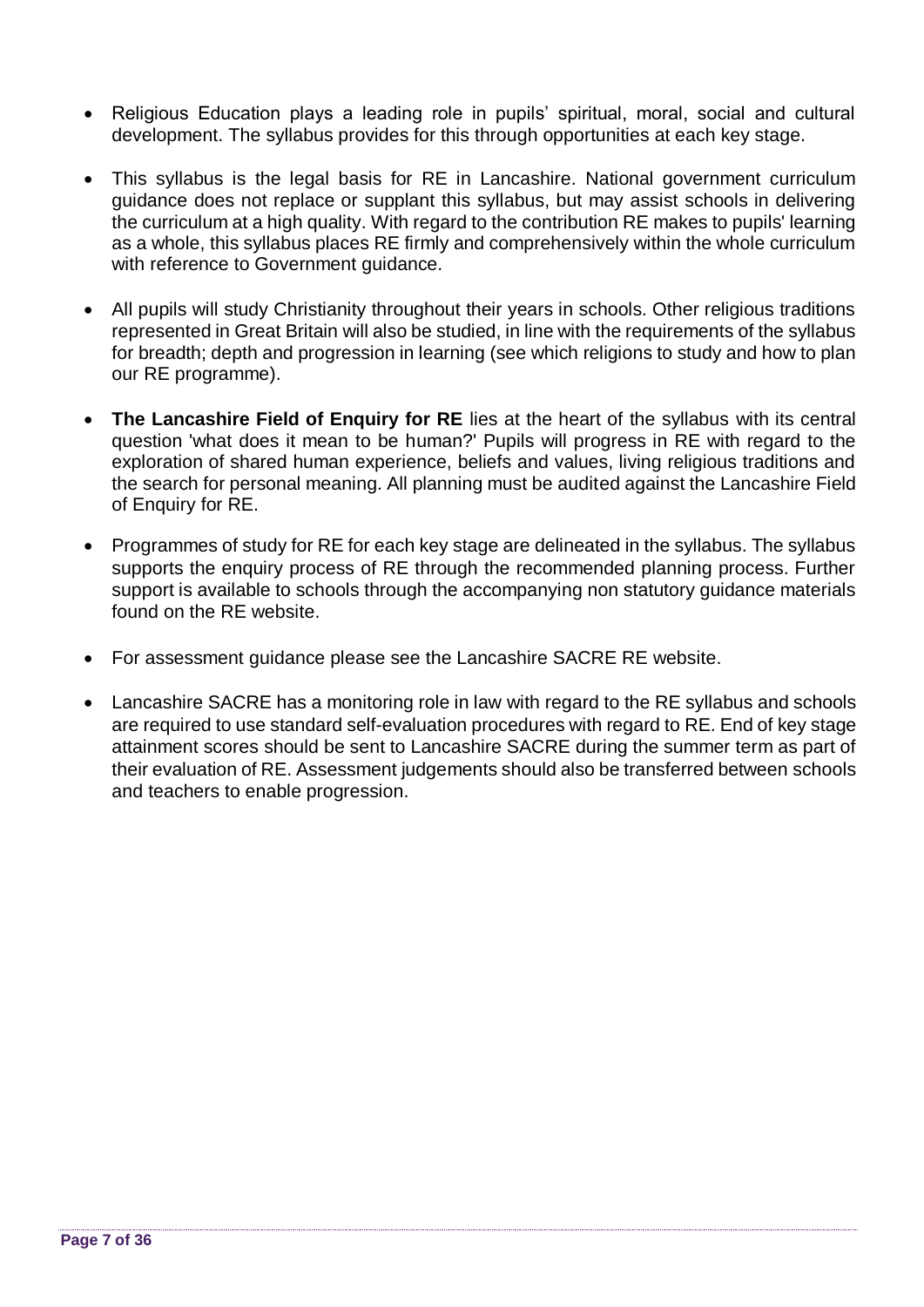## <span id="page-8-1"></span><span id="page-8-0"></span>*Why is RE important?*

Religion and belief inform our values and are reflected in what we say and how we behave. RE is an important subject in itself, developing an individual's knowledge and understanding of the religion and belief which form part of contemporary society.

Religious Education provokes challenging questions about the ultimate meaning and purpose of life, beliefs about God, the self and the nature of reality, issues of right and wrong, and what it means to be human. It can develop pupils' knowledge and understanding of Christianity, of other principal religions, other religious traditions and worldviews that offer answers to questions such as these.

RE also contributes to pupils' personal development and well-being and to community cohesion by promoting mutual respect and tolerance in a diverse society. RE can also make important contributions to other parts of the school curriculum such as citizenship, personal, social, health and economic education (PSHE education), the humanities, education for sustainable development, thinking skills and others. It offers opportunities for deep personal reflection and spiritual development, deepening the understanding of the significance of religion in the lives of others – individually, communally and cross-culturally.

*(Adapted from 'RE in English Schools Non-statutory Guidance 2010, p.7)*

## <span id="page-8-2"></span>*What is the nature of RE?*

RE develops pupils' knowledge and understanding of, and their ability to respond to Christianity and the other principal religions presented in Great Britain. By exploring issues within and across faiths, pupils learn to understand and respect different religions, beliefs, values and traditions (including ethical life stances), and their influence on individuals, societies, communities and cultures.

Through the uses of distinctive language, listening and empathy, RE develops pupils' skills of enquiry and response. RE encourages pupils to reflect on, analyse and evaluate their beliefs, values and practices and communicate their responses.

RE does not seek to urge religious beliefs on pupils by promoting one religion over another. RE is not the same as collective worship which has its own place within school life.

## <span id="page-8-3"></span>*Why have an Agreed Syllabus?*

The Lancashire Agreed Syllabus for RE has four purposes, which are parallel to the four main purposes of the National Curriculum.

**1. To establish an entitlement.** The Agreed Syllabus secures for all pupils, irrespective of social background, culture, race, religion, gender, differences in ability and disabilities, an entitlement to learning in RE. This contributes to their developing knowledge, understanding, skills and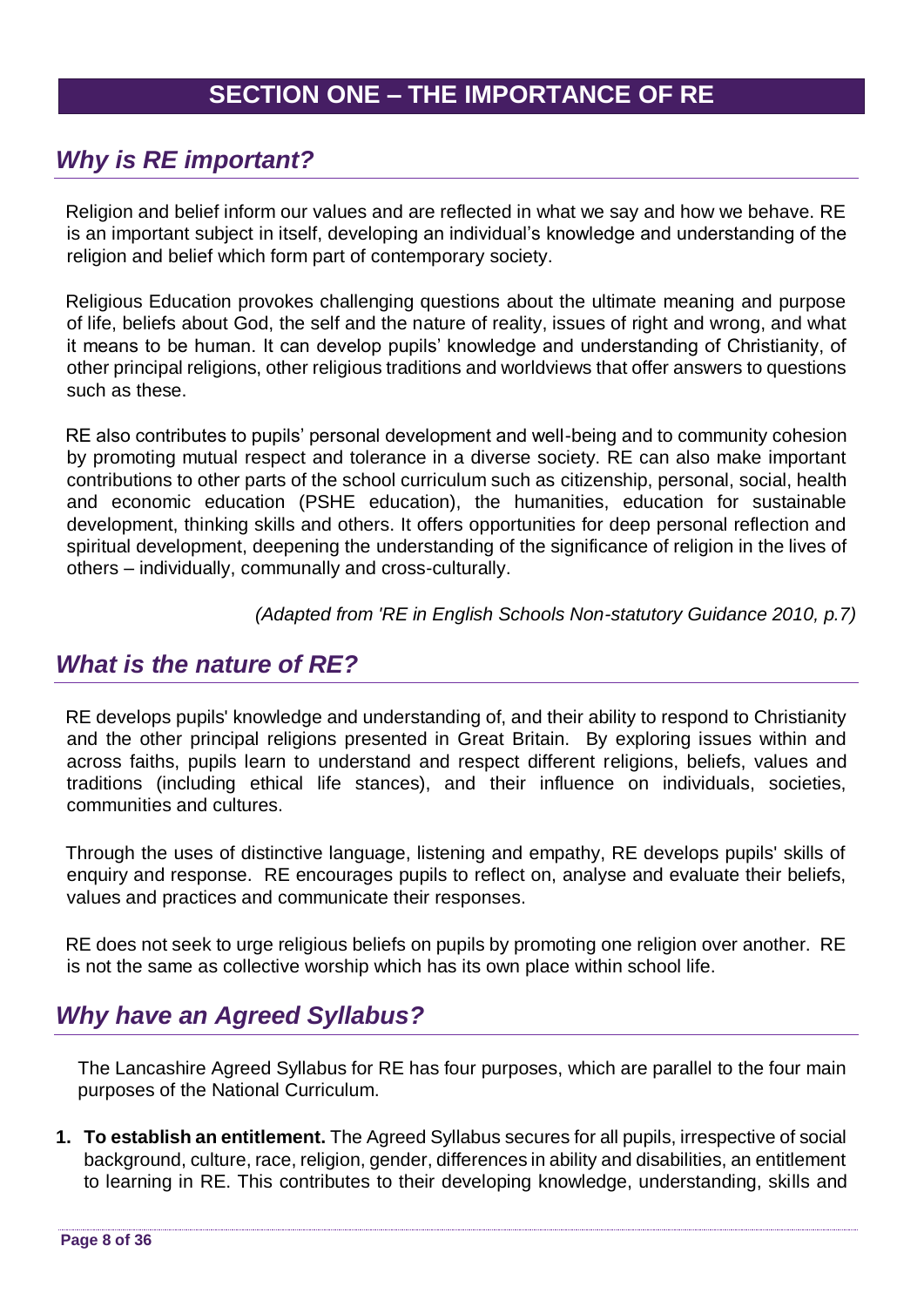attitudes, which are necessary for their personal fulfilment and development as active and responsible citizens.

- **2. To establish standards.** The Agreed Syllabus makes expectations for learning and attainment explicit to pupils, parents, teachers, governors, employers and the public, and establishes standards for the performance of all pupils in RE. These standards may be used to set targets for improvement and measure progress towards those targets.
- **3. To promote continuity and coherence.** The Agreed Syllabus for RE contributes to a coherent curriculum that promotes continuity. It facilitates the transition of pupils between schools and phases of education and can provide foundations for further study and lifelong learning.
- **4. To promote public understanding.** The Agreed Syllabus for RE will increase public understanding of, and confidence in, the work of schools in RE. Through the SACRE, the religious communities of Lancashire have been involved in its development. This is part of the mission of Lancashire SACRE.

## <span id="page-9-0"></span>*Aims for the school curriculum*

The curriculum for RE aims to ensure that all pupils:

#### **1. Know about and understand a range of religions and worldviews, so that they can:**

- describe, explain and analyse beliefs and practices, recognising the diversity which exists within and between communities and amongst individuals;
- identify, investigate and respond to questions posed, and responses offered by some of the sources of wisdom found in religions and worldviews; and
- appreciate and appraise the nature, significance and impact of different ways of life and ways of expressing meaning.

#### **2. Express ideas and insights about the nature, significance and impact of religions and worldviews, so that they can:**

- explain reasonably their ideas about how beliefs, practices and forms of expression influence individuals and communities;
- express with increasing discernment their personal reflections and critical responses to questions and teachings about identity, diversity, meaning and value, including ethical issues; and
- appreciate and appraise varied dimensions of religion or a worldview.

#### **3. Gain and deploy the skills needed to engage seriously with religions and worldviews, so that they can:**

- find out about and investigate key concepts and questions of belonging, meaning, purpose and truth, responding creatively;
- enquire into what enables different individuals and communities to live together respectfully for the wellbeing of all; and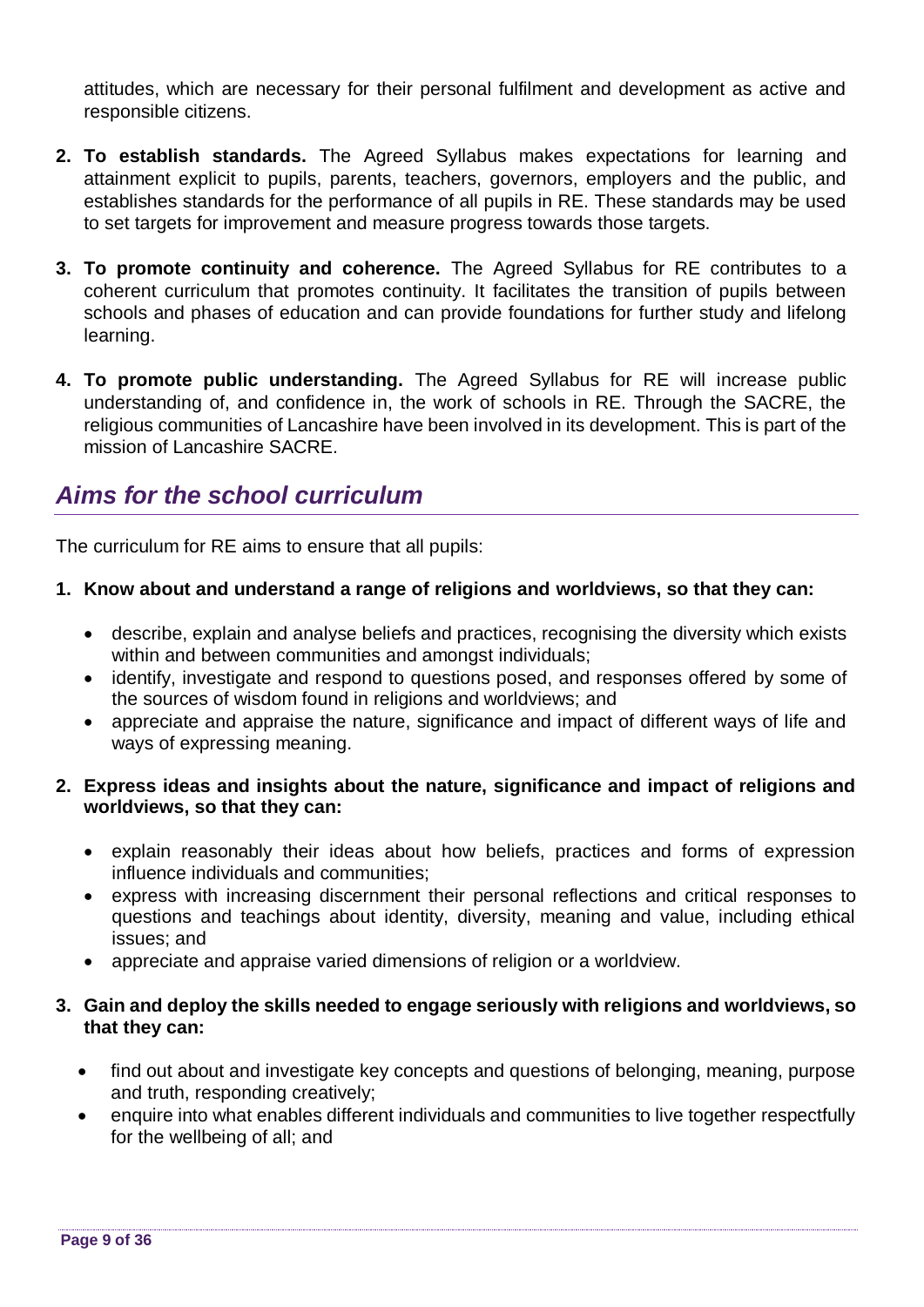articulate beliefs, values and commitments clearly in order to explain why they may be important in their own and other people's lives.

*('Review of Religious Education in England', RE Council of England and Wales, Oct 2013 p.14).*

## <span id="page-10-0"></span>*RE and the whole school curriculum*

In carrying out the 2016 review of the Lancashire Agreed Syllabus for RE, the SACRE has created a new syllabus in continuity with Lancashire's previous RE syllabuses (1994, 2000, 2006, 2011) taking due account of national developments in education and in RE.

The National Curriculum of 2013 included statements of values, aims and purposes underpinning the whole school curriculum. Whilst RE is a subject of the basic curriculum, and was not part of the review of the National Curriculum, the whole school curriculum context is important to the subject's policies, provision and outcomes.

Education influences and reflects the values of society, and the kind of society we want it to be. Foremost is a belief in education, at home and at school, as a route to moral, social, cultural, physical and mental development, and thus the well-being of the individual. Education is a route to equality of opportunity for all.

This includes valuing ourselves, our families and our relationships, the wider groups to which we belong, the diversity in our society and the environment in which we live.

## <span id="page-10-1"></span>*How does this syllabus address pupils' needs?*

This Agreed Syllabus seeks to support children and young people in reflecting upon, developing and affirming their own beliefs, values and attitudes through the exploration of shared human experience and of the place and significance of religion in the contemporary world. In this, RE should enable children and young people to:

- be aware that human life is not merely material life, and be open to the possibility of transcendent or spiritual life, exploring such experiences in their own lives and the lives of others;
- approach sensitively and respectfully the beliefs, actions and feelings of all people, so that they can take full part in building a more cohesive community where people of different religions and no religion can live well together;
- understand the relationships between the individual and the community in religious life;
- develop appropriate ways of communicating their own thoughts, feelings and responses; and
- apply these insights to the development of their own beliefs, values and attitudes.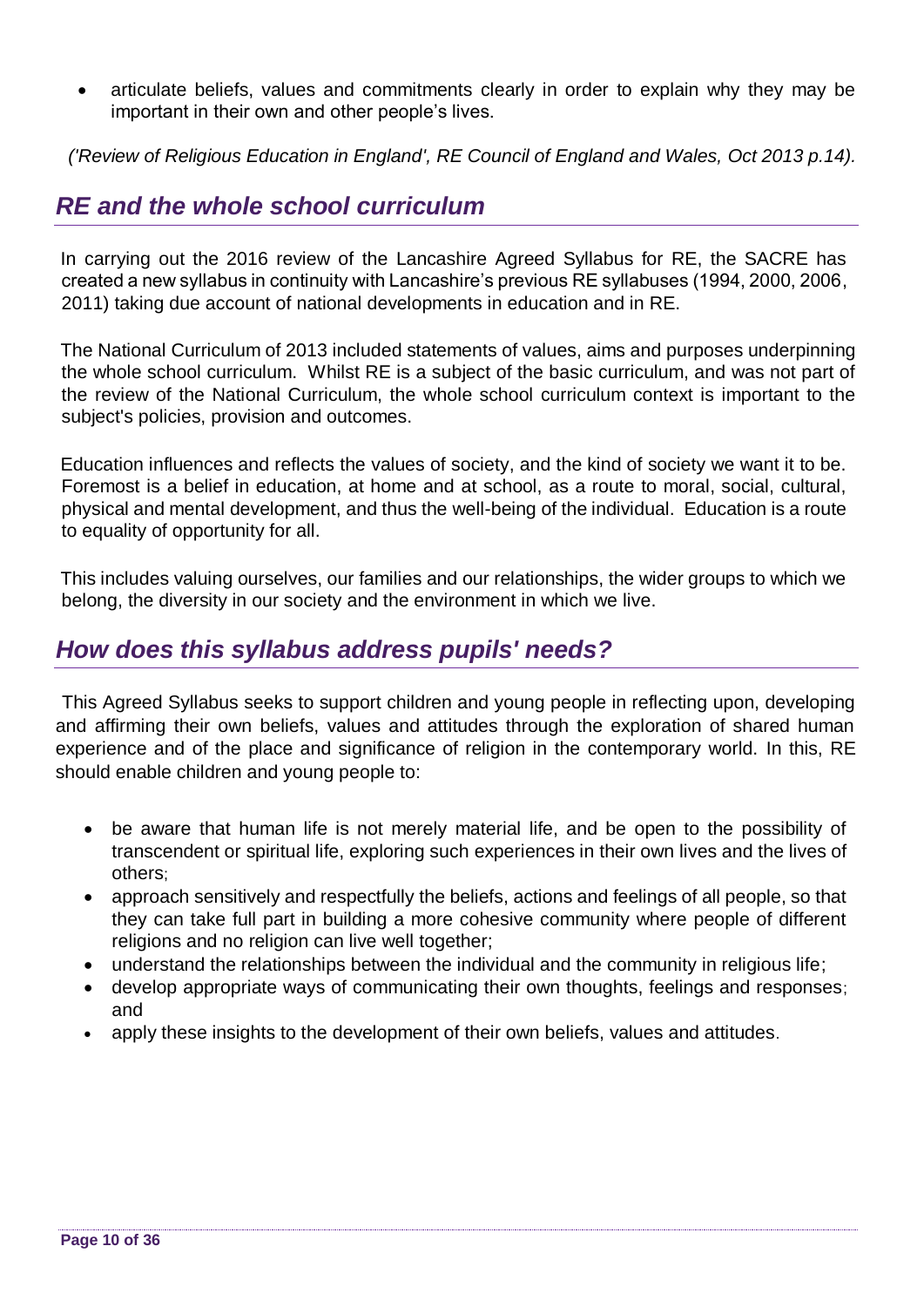## **SECTION TWO – WHAT DO WE HAVE TO DO?**

## <span id="page-11-1"></span><span id="page-11-0"></span>*What is the Lancashire Field of Enquiry?*

Life is sometimes described as a journey, a search for meaning and purpose. This Agreed Syllabus seeks to support children and young people in reflecting upon, developing and affirming their own beliefs, values and attitudes through the exploration of shared human experience and of the place and significance of religion in the contemporary world. Lancashire pupils are supported by this syllabus to be equipped in their search for personal meaning.

In this, RE should enable children and young people to:

- be aware that human life is not merely material life, and be open to the possibility of transcendent or spiritual life, exploring such experiences in their own lives and the lives of others;
- approach sensitively and respectfully the beliefs, actions and feelings of believers;
- understand the relationships between the individual and the community in religious life;
- develop appropriate ways of communicating their own thoughts, feelings and responses; and
- apply these insights to the development of their own beliefs, values and attitudes.

**The Lancashire Field of Enquiry model** continues to be central to this syllabus, ensuring meaningful and child centred RE for our pupils. The key question for teachers as they create opportunities for learning must constantly be 'How will this help my pupils in their search for meaning?' It secures the syllabus' principle aim 'to support pupils' personal search for meaning by engaging enquiry into the question "What is it to be human?" exploring answers offered by religion and belief.'

#### At the centre is the question **'What does it mean to be human?'**

The exploration then requires the following four areas:

- **shared human experience** the nature of human being.
- **living religious tradition** principal religious traditions encountered in the world.
- **beliefs and values** which lie at the heart of these traditions.
- the **search for personal meaning**  a lifelong quest for understanding.

**This model secures all Religious Education planning in this syllabus**. As well as a planning model it also acts as a check list when creative curriculum planning with other areas. If teachers confirm that in any medium term planning all four elements of the Field of Enquiry are in place then this syllabus will be secure. The Lancashire Agreed Syllabus maintains the central focus of these elements in the question "What does it mean to be human?" All planning and learning must relate to this key question as well as the four elements.

## **Shared Human Experience**

This refers to those inclusive experiences, common to all human beings, which raise questions of meaning, purpose, identity, origins, destiny, value and authority. These experiences include love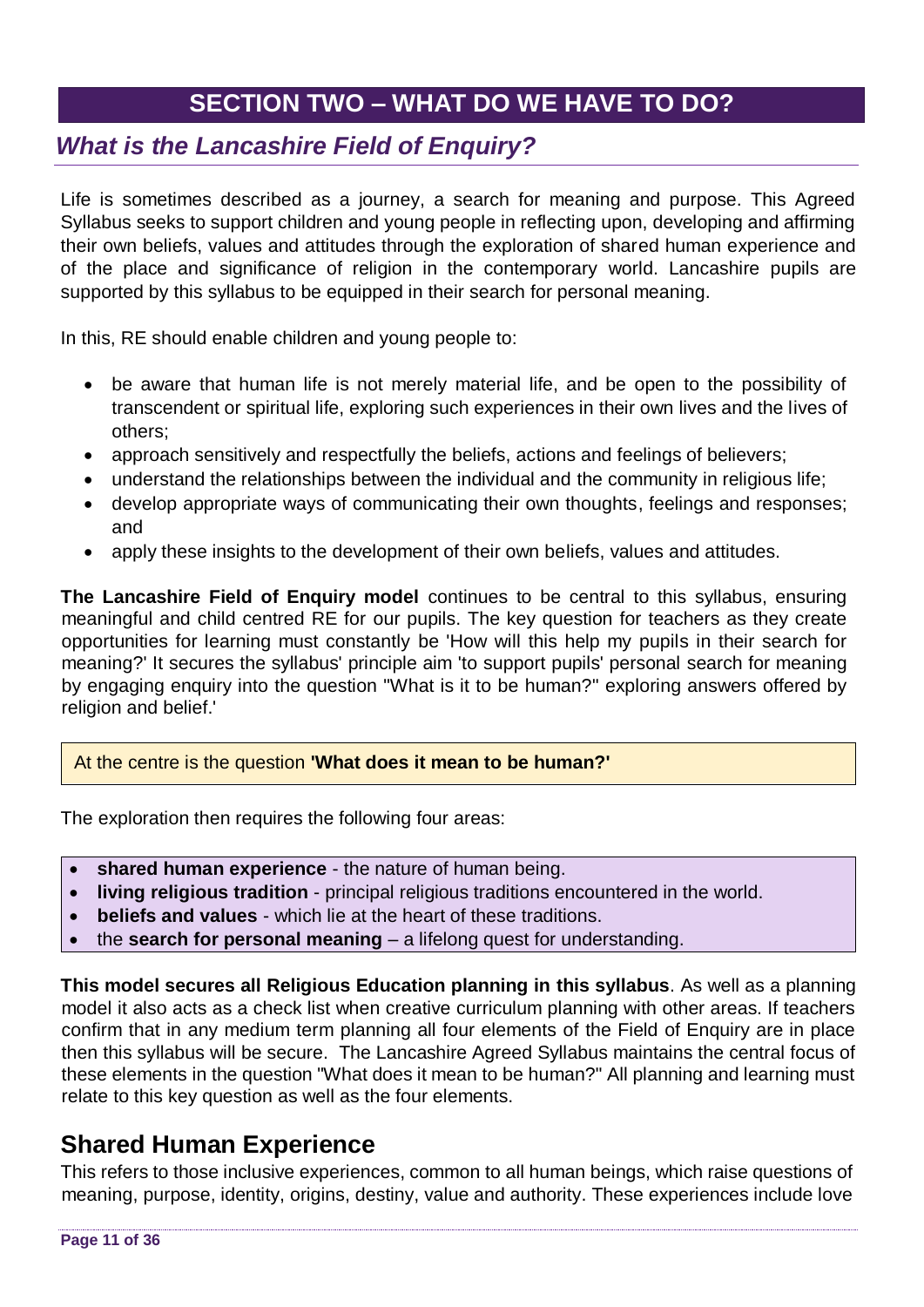and loss, thankfulness and despair, community and solitude. The questions that these experiences raise for all humans, religious and non-religious, include:

- Why do we look up to certain people in our society?
- What would the ideal community be?
- What do we mean by 'being fair'?
- Is death the end? Should death affect the way we live our lives?

 This may be seen as the 'we' aspect of the field of enquiry and delivery often starts from here with pupils involved in selecting questions to explore.

## **Living Religious Tradition**

This refers to the ways in which people who are, for example, Buddhists, Christians, Hindus, Muslims, Jews or Sikhs follow their religions and their ways of life today. While planning ask 'How does this relate to the lives of people who follow religion and secular beliefs today?

For example:

- Many Muslims today follow Muhammad's example by reading about stories of the Prophet in the Hadiths.
- The Khalsa [baptised Sikhs], the story of Baisaki, symbols and names [Kaur, Singh] all relate to many Sikh's identity.
- Examples of Christian prayer in Jesus' life and how this relates to Christians today.
- Humanist naming ceremonies to welcome babies into our society.

This may be seen as the 'they' aspect of the Field of Enquiry (although if I am a member of the religion explored this may also be a 'we' or a 'me' aspect) and serve as gateways to exploring the underlying beliefs that they express.

Schools are free to identify which aspects of living religious tradition [and the beliefs and values that underlie them] to explore in response to the Key and Focus questions selected but possible religious content are exemplified in the support materials including the **Faith Focus document** for this syllabus.

## **Beliefs and Values**

This refers to the beliefs and values that lie at the heart of the ways of life and religious practices of the faiths studied – as identified by members of the faith communities. Teachers need to identify a 'theological nugget' that lies at the heart of this aspect of the Field of Enguiry, which is expressed by the living religious tradition. In the original version of this syllabus this was where the planning started from to ensure depth.

For example:

- Many Muslims believe that Allah chose Muhammad to be the perfect role model, and excellent exemplar [although no one is perfect except Allah] for humans to follow.
- The belief held by many Sikhs that the Great Guru [God] expects service to others [sewa] as part of everyday living.
- Most Christians believe that God is a compassionate Father and is there for them to turn to.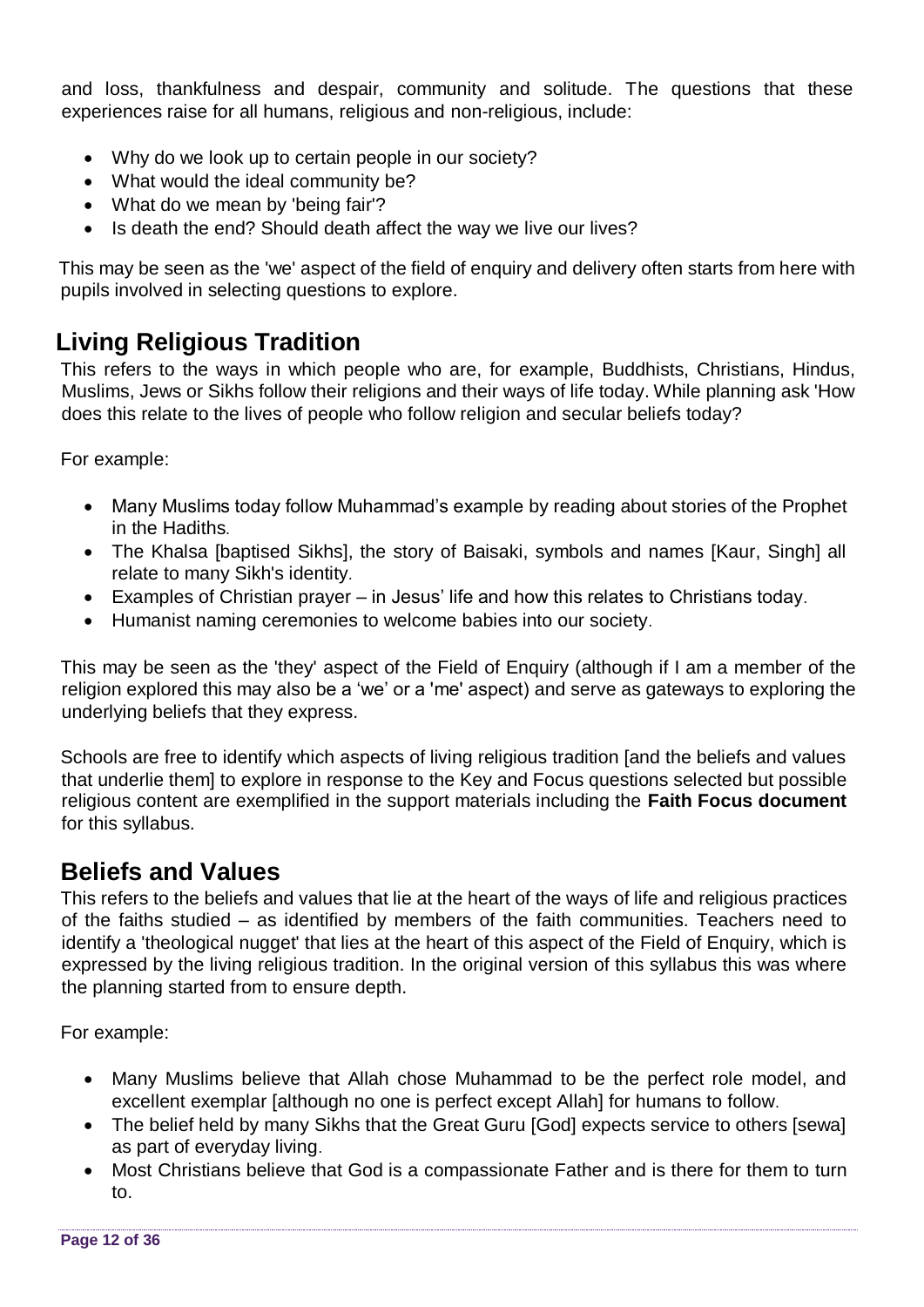Many Humanists believe that this life is all we have, and that we should live it as well as we can.

This may also be seen as the 'they' aspect of the Field of Enquiry [although if I am a member of the religion explored this may also be a 'we' or a 'me' aspect] and be discovered as pupils ask why people express themselves through living religious tradition.

Schools are free to identify which aspects of beliefs and values (in connection with the living religious tradition that expresses them) to explore in response to the Key and Focus questions chosen but possible religious content are exemplified in the support materials including the Faith Focus document for this syllabus.

## **The Search for Personal Meaning**

This refers to the development of the sense of personal meaning for every pupil – how have the insights derived from the other three aspects of the field of enquiry, shared human experience, living religious tradition and their beliefs and values, aided the development of *my* beliefs, values and attitudes and search for meaning?

For example:

- What do I think of Muhammad's example? Who do I choose to copy/ be influenced by? Who do my family think I should be like? Why is this? What do I think? How might the example of Islamic leadership be an influence or challenge to me?
- Have I been through any belonging ceremonies? Why [not]? If I was to choose a symbol or name to represent what is important to me and who I am what would it be? Who do others think I am? What can I learn from the community life of the religions I am studying?
- Do I have any use for prayer? Why [not]? How does that compare to the Christian prayers I have looked at? Should we pray at school? How might I advise a Christian minister writing a prayer (e.g.) for my class? Where else might I turn for support, special time for reflection? How could I evaluate the impact of praying in other people's lives?

This may also be seen as the 'me' aspect of the Field of Enquiry and although will be present throughout the exploration, allows reflection as a result of taking key human issues to faith and belief groups for their answers. This is not the 'end product' as the search for meaning inevitably goes on.

Each of the four elements should be explored in every curriculum unit in order that the Field of Enquiry is secure.

## <span id="page-13-0"></span>*What is enquiry-based RE?*

At the heart of this syllabus is the search for meaning. In order to support this quest, enquiry methods of learning should be employed throughout. Pupils should create questions, identify ways of finding answers (and acknowledge that sometimes there may be no answer), research into the local and wider community's attitude towards beliefs. The teacher's role should, in the words of Philosophy for Children, be 'guides on the side' rather than 'sages on the stage'. In RE, pupils and teachers investigate the big questions of life together as part of a lifelong search for understanding.

[See the website for more information about enquiry].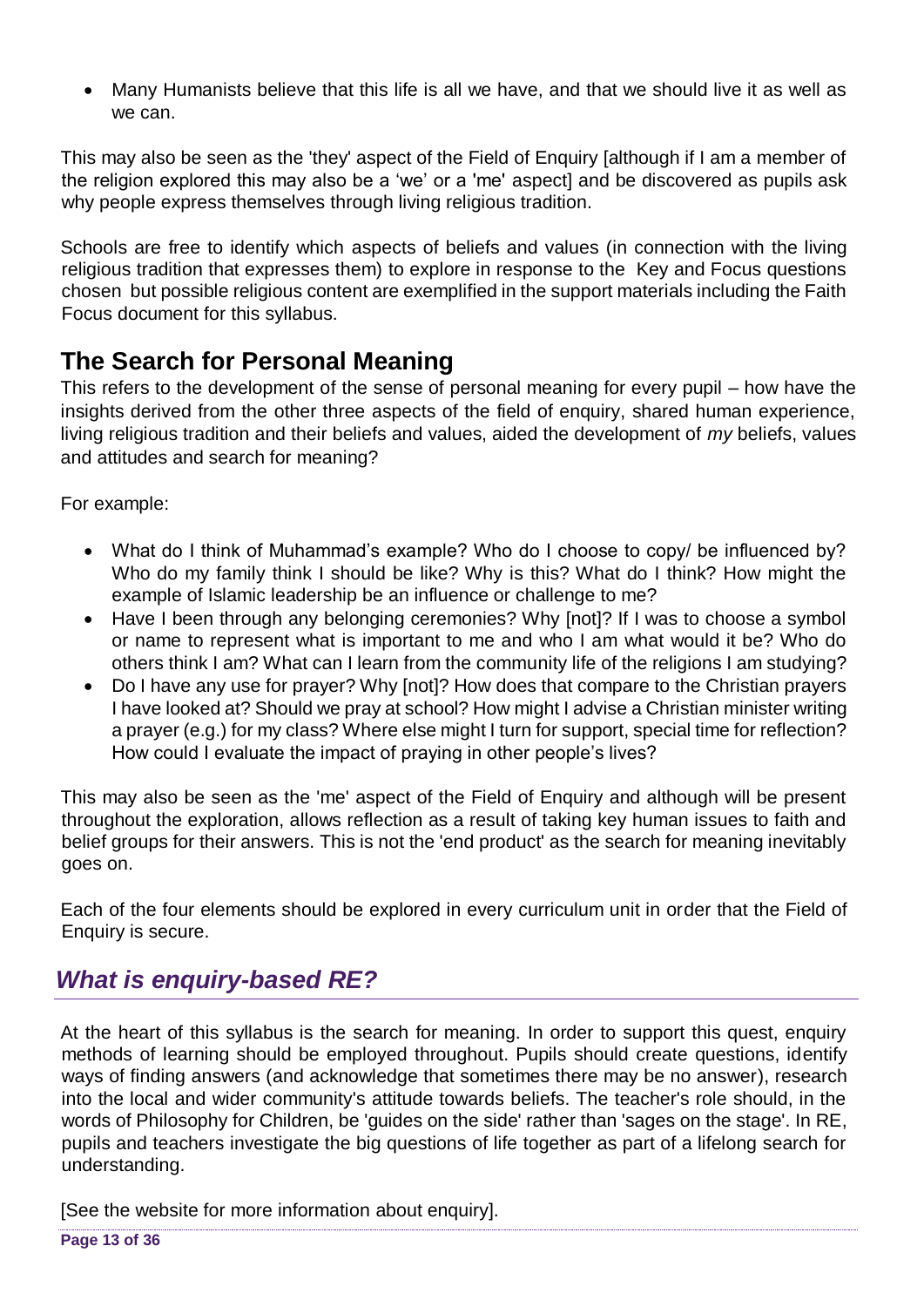## <span id="page-14-0"></span>*How does our school decide which religions to study?*

The Agreed Syllabus affirms the legal basis of RE and gives guidance for schools in determining which religions are to be studied. To make sure the requirements are met and the curriculum is broad and balanced:

- **Christianity should be studied throughout each key stage**.
- **The other principal religions represented in Great Britain (here regarded as Buddhism, Hindu Dharma, Islam, Judaism and Sikh Dharam) should be the focus of a progressed study between the ages of 5 and 16.**

It is also essential that RE enables pupils to share their own beliefs, viewpoints and ideas without embarrassment or ridicule. Many pupils come from religious backgrounds but others have no attachment to religious beliefs and practices. To ensure that all pupils' voices are heard and the RE curriculum is broad and balanced, schools may also provide opportunities for all pupils to study:

- **Other religious traditions as is appropriate to the school's local community**.
- **Secular philosophies such as humanism.**

## <span id="page-14-1"></span>*How do we plan our RE programme?*

In each primary, secondary and special school, RE programmes are to be designed in the light of:

- **Christianity** being required for a minimum of 50% of RE curriculum time.
- The nature of the population of the **school.**
- The nature of the community in which the school finds itself i.e. **town or area.**
- The nature of the religious profile of the **Lancashire authority** and the **UK community.**
- The need for our pupils to be aware of their role as **global citizens.**

#### **RE intends to be plural, broad and deep. In the years from 4-14, pupils must have in-depth learning opportunities with regard to Christianity and the other five principal religions in the UK**

Schools should use **census information** for Lancashire as one part of the data that decides which religions they will study. The population of the school and its community is to be taken into account.

Schools have a measure of flexibility.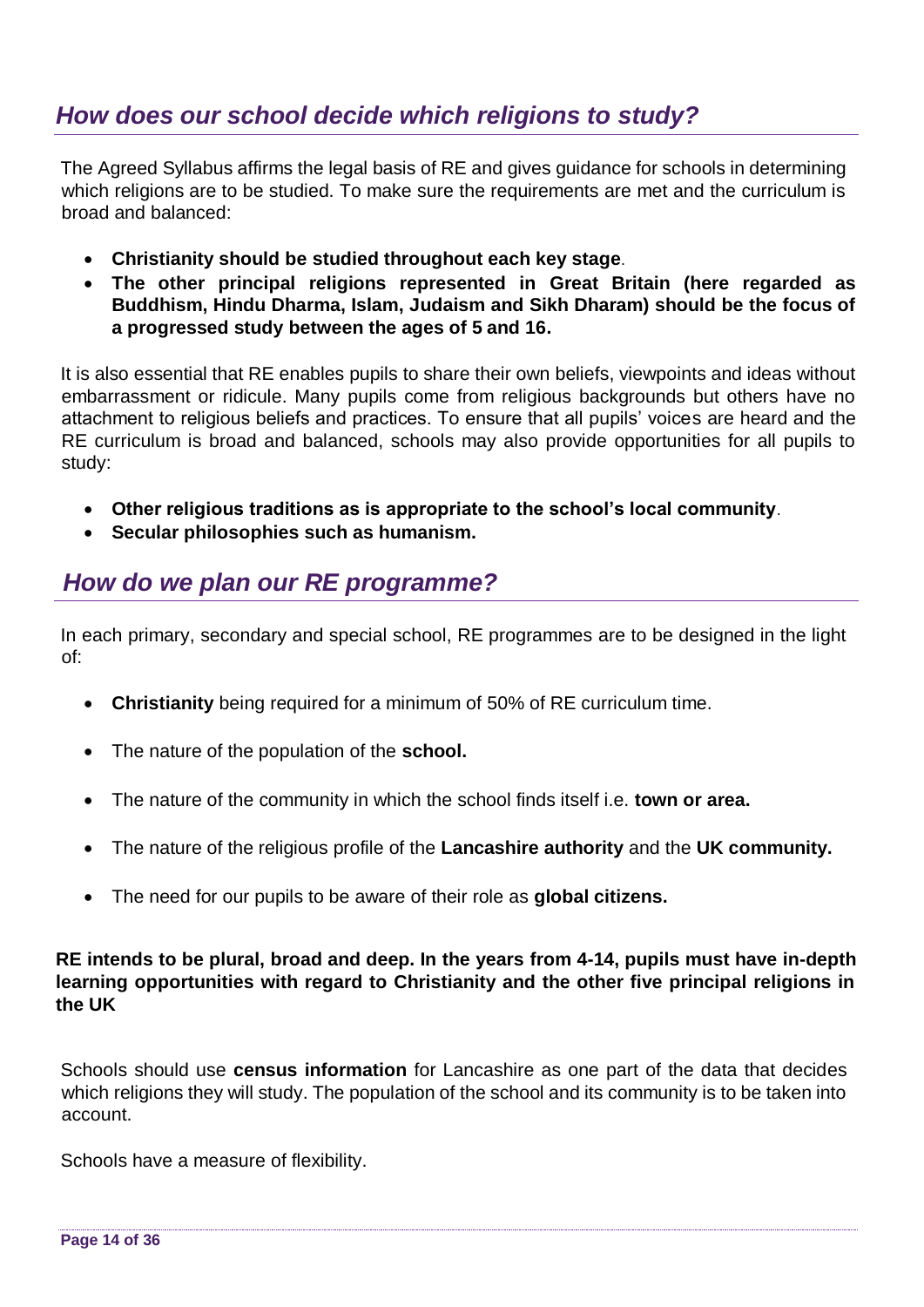#### **Primary Schools**:

- **In the Early Years Foundation Stage**, pupils must have opportunities to learn about **Christianity and other religions represented in the class.** If no other principal religions is represented at least **ONE** other religion should be explored.
- **In Key stage 1**, pupils must have opportunities to learn about **Christianity and at least TWO other principal religions**, and other religions and beliefs represented in the school community.
- **In Key stage 2**, pupils must have opportunities to learn about **Christianity and at least TWO other principal religions**, and other religions and beliefs represented in the local area/Lancashire region.

**By the end of KS2 primary children should have touched upon all the six major world faiths**.

#### **Secondary Schools**:

- **In Key Stage 3** pupils must have further opportunities to investigate religions and beliefs in depth. These are to include **Christianity**, **religions and beliefs represented in the local area** and **at least TWO other principal religions.**
- **In Key Stage 4** This syllabus sets out an entitlement for all students to study RE and to have the opportunity to have their learning accredited. Students **should follow nationally accredited courses**, e.g. GCSE full or short courses or Entry Level Certificate. The chosen course should enable the study of Christianity and at least ONE other religion**.**

**Sixth Form Provision:**

**Years 12 and 13** 

 There is considerable flexibility for schools in devising programmes of study for 16-19s. The units of study can be delivered in various ways, including core and enrichment programmes of study, general studies, examined courses, day conferences or through integrated work in a number of subjects (see suggested unit titles for RE 16-19).

**For advice on how to plan a whole school curriculum please refer to guidance on the Lancashire SACRE website.**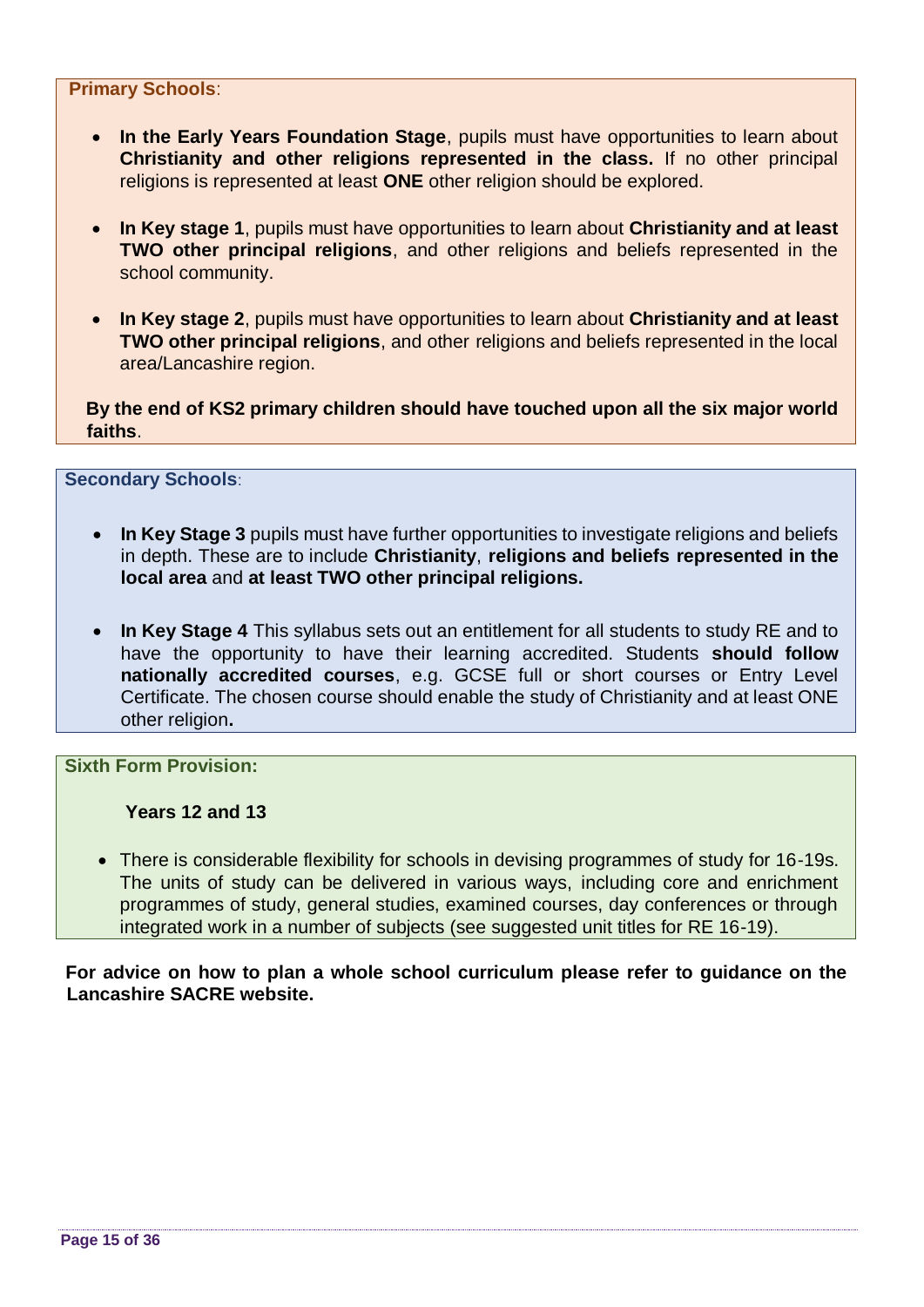<span id="page-16-0"></span>Remember the principal aim for RE in Lancashire:

**'To support pupils' personal quest for meaning by engaging enquiry into the question "What is it to be human?" exploring answers offered by religion and beliefs.'** 

The **Field of Enquiry** of the Agreed Syllabus secures for the school a syllabus for RE which enables pupils to be aware of a variety of responses to the question – *What does it mean to be human?* This study will, as required by law, progress from Early Years Foundation Stage to Post 16 education where this syllabus applies.

The chart below gives an overview of the **key questions** for each Key Stage with samples of some possible focus questions. **For more detailed guidance to support planning using the Field of Enquiry please see the RE website and following Programmes of Study.**

**Special note is given to post 16 provision of RE, where the requirements of the Agreed Syllabus are replaced if an accredited course such as GCSE, AS or A level is followed.**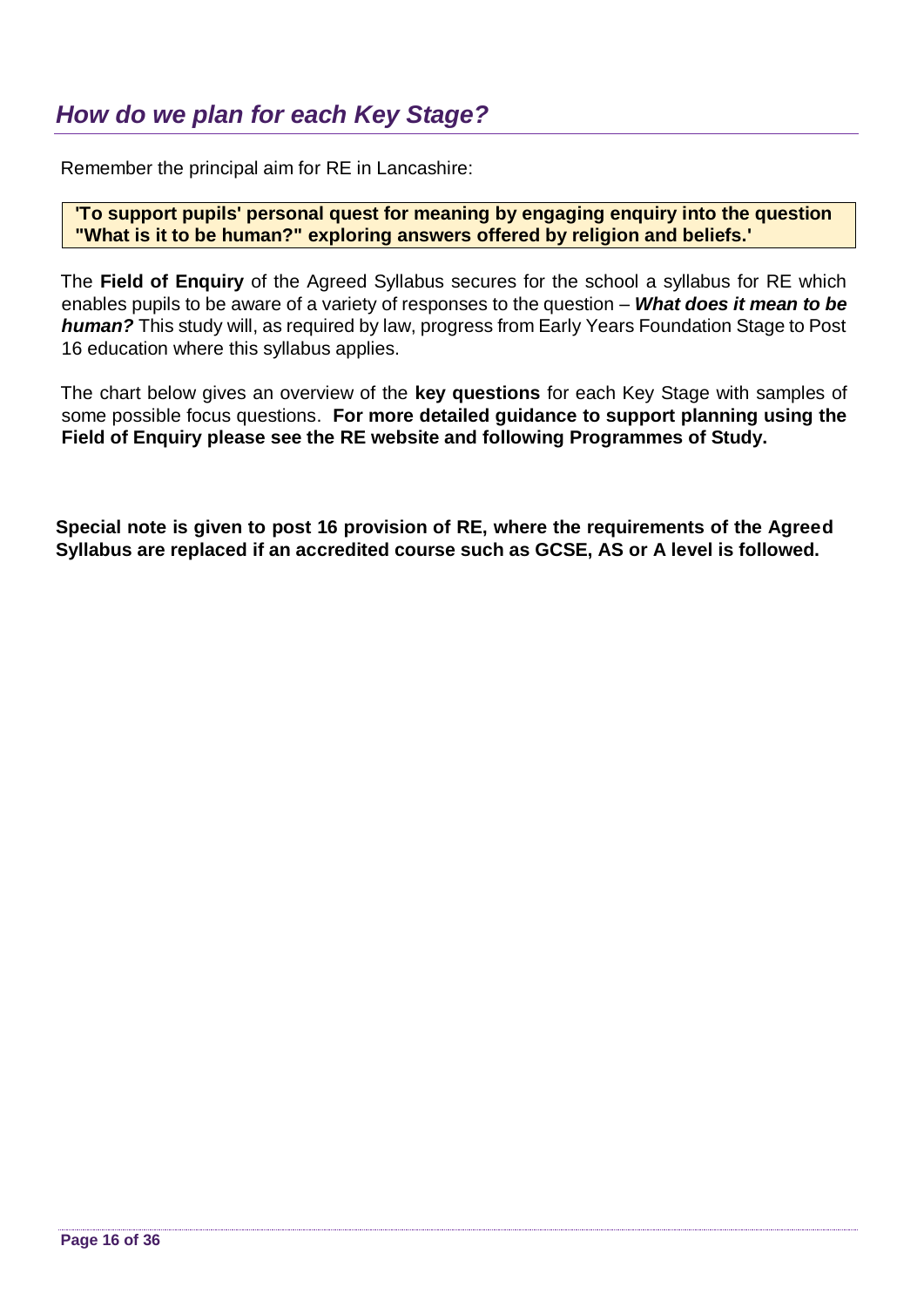| <b>Key</b>           | <b>Key question</b>                                                                                                                            | <b>Samples of focus questions</b>                                                                                                                                                                                                                                                                                                                                                                          |  |  |
|----------------------|------------------------------------------------------------------------------------------------------------------------------------------------|------------------------------------------------------------------------------------------------------------------------------------------------------------------------------------------------------------------------------------------------------------------------------------------------------------------------------------------------------------------------------------------------------------|--|--|
| <b>Stage</b>         |                                                                                                                                                | See Programmes of Study for further planning guidance                                                                                                                                                                                                                                                                                                                                                      |  |  |
| <b>EYFS</b>          | YR: Where do we belong?                                                                                                                        | E.g. What does it mean to belong? What is a neighbour? Who are our neighbours and how should we treat<br>them? Where are special places in our community? How do special times help us belong? How do we show<br>that we belong? What are our community symbols?                                                                                                                                           |  |  |
|                      | Yr1: What do people say<br>about God?                                                                                                          | E.g. What is God like/ Where is God? What stories are told about God? How do we find out about God? What<br>do people do because they believe in God? [Different questions can be devised if a school chooses Buddhism here.]                                                                                                                                                                              |  |  |
| <b>One</b>           | Yr2: How do we respond to<br>the things that really matter?                                                                                    | E.g. What is worship? What matters most to us? What makes us go 'wow' or makes us think hard? Why do<br>some people have religious rituals? How and why is celebrating and remembering important in religion and<br>worship?                                                                                                                                                                               |  |  |
|                      | Y3: Who should we follow?                                                                                                                      | E.g. What is a leader? Can we learn from the life of people who started a religion? What is a powerful person?<br>Who should we follow?                                                                                                                                                                                                                                                                    |  |  |
|                      | Y4: How should we live our<br>lives?                                                                                                           | E.g. What do religions say about doing good? Why are some occasions sacred to believers? What does it<br>mean to do our duty? What is expected of a person in following a religion or belief?                                                                                                                                                                                                              |  |  |
| <b>Two</b>           | our lives?                                                                                                                                     | Y5: Where can we find E.g. What can stories teach us? How do holy words guide people in their lives? Are religious stories meant to<br>guidance about how to live be true? What is wisdom – can words from long ago help us be wise? What sort of writings are found in religion?<br>Do people have to follow every word of their holy books? Can we learn from how some people treat their holy<br>books? |  |  |
|                      | Y6: Is life like a journey?                                                                                                                    | E.g. Is life like a journey? If life is a journey, where does it lead? What is a good life? Should we prepare for<br>the future? Is there a map for our journey? Who to travel with? What is death? What to celebrate on the way?                                                                                                                                                                          |  |  |
|                      | Y7: Where do we belong?                                                                                                                        | E.g. Where do we belong? What are the rights and responsibilities of belonging? Why is community life so<br>important in religion? Who are our heroes and villains? Can I learn from religious communities?                                                                                                                                                                                                |  |  |
| <b>Three</b>         | Y8: Where can we<br>our lives?                                                                                                                 | find E.g. Can words have power? What is true? Can writings make us wise? What is a myth? Why have religious<br>guidance about how to live stories lasted? Can words really ever describe God? What can we do when words are not enough? Should<br>laws today still be influenced by religious writings? The creationist debate – what's that about?                                                        |  |  |
|                      | Y9: Where can we seek the<br>truth and find meaning?                                                                                           | What does it mean to be human? Is God real? If so, where is God? Does life have a purpose? Is death the<br>end? If God exists, why is there evil and suffering? Is religion good for society? What does it mean to be<br>religious in the 21 <sup>st</sup> century? What is the relationship between religion and science?                                                                                 |  |  |
| <b>Four</b>          | The requirement in KS4 is to follow an appropriate nationally accredited course which focuses on Christianity and at least one other religion. |                                                                                                                                                                                                                                                                                                                                                                                                            |  |  |
| <b>Post</b><br>$16*$ | lives?                                                                                                                                         | How should we live our In developing my own stance to life, how have philosophy, religious study, experience and argument<br>contributed to my view of the world? What is to be learned from the religions about responses to ultimate<br>questions of meaning, value, commitment and truth? Where do I find meaning?                                                                                      |  |  |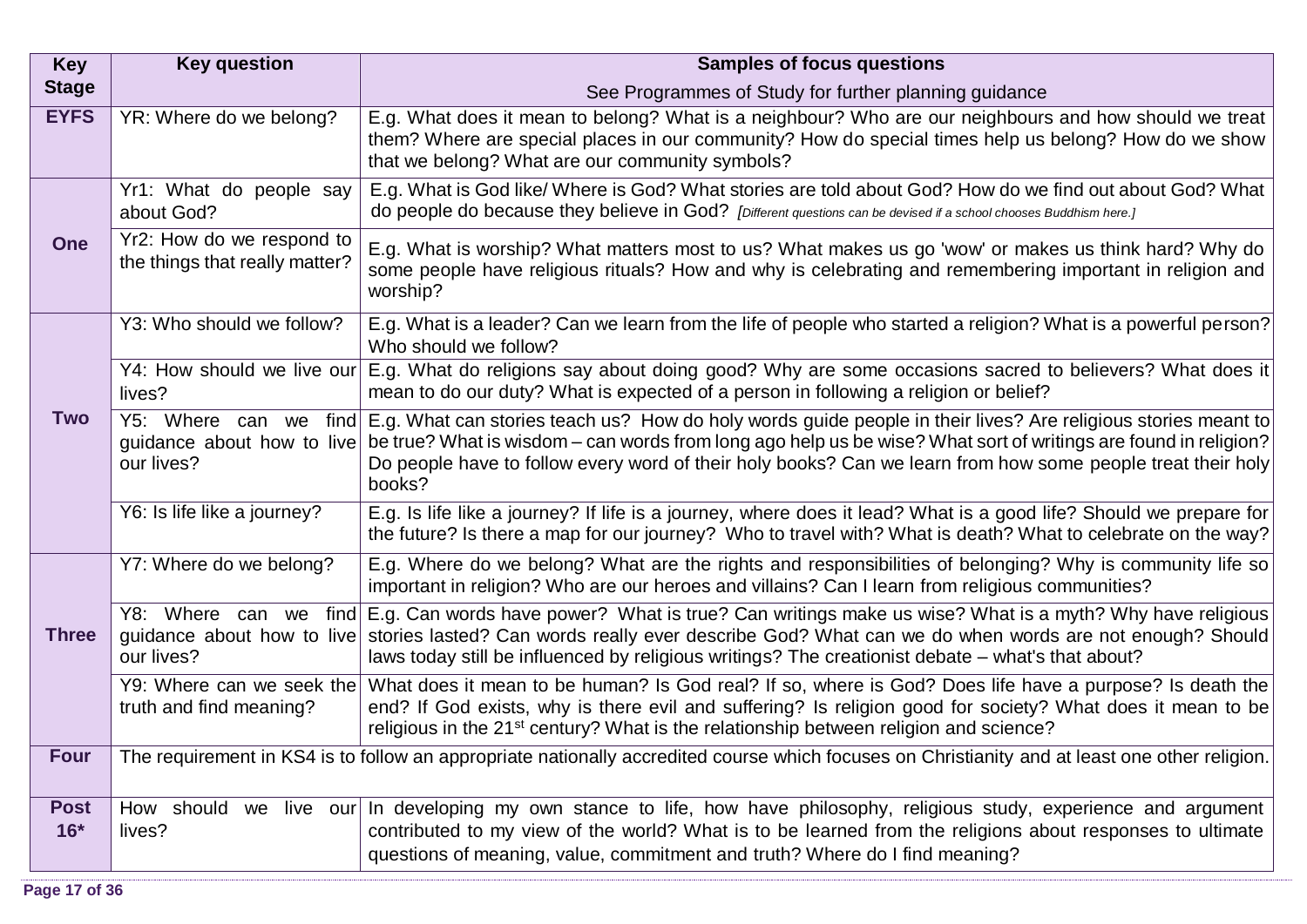<span id="page-18-0"></span>**Religious Education is a statutory requirement for all pupils registered on the school roll, including those children in EYFS in reception classes.** 

Although this legal requirement does not extend to children under compulsory school age, it is good practice for **all early years' settings** to teach children to **respect and celebrate each other's differences by developing an understanding of diversity beyond their immediate family experience.** The promotion of equality, diversity and **British values** should be at the heart of all early years' settings and as such will from a distinct area of enquiry as part of any Ofsted inspection (Early Years Handbook 2015).

**Although Religious Education is distinct from the Early Years Framework and must be taught in line with this agreed syllabus it can also make an active contribution to all areas of learning and development. In particular it can support development within:**

- Personal, social and emotional development.
- Communication, language and literacy.
- Understanding the world.
- Expressive arts and design.

**During the EYFS** children may begin to explore the world of religion in terms of: special people, books, festivals and celebrations, places, objects and visiting places of worship. They may be introduced to a range of religious words and use all their senses in exploring religions and beliefs, practices and forms of expression. They may reflect on their own feelings and experiences and use their imagination and curiosity to develop their appreciation and wonder of the world in which they live.

When planning to develop the seven areas of learning, practitioners will search for activities that promote links between a range of different skills. Early Years Foundation Stage planning often uses topics or themes to connect learning so that learning is exciting, engaging and responds to children's interests. The following are examples of how religious experiences can support the Early Years Framework.

#### **AREA OF LEARNING: PERSONAL SOCIAL AND EMOTIONAL DEVELOPMENT (PRIME)**

#### **Early Learning Goals**

**Self-confidence and self-awareness:** children are confident to try new activities, and say why they like some activities more than others. They are confident to speak in a familiar group, will talk about their ideas, and will choose the resources they need for their chosen activities. They say when they do or don't need help.

**Managing feelings and behaviour:** children talk about how they and others show feelings, talk about their own and others' behaviour, and its consequences, and know that some behaviour is unacceptable. They work as part of a group or class, and understand and follow the rules. They adjust their behaviour to different situations, and take changes of routine in their stride

**Making relationships:** children play co-operatively, taking turns with others. They take account of one another's ideas about how to organise their activity. They show sensitivity to others' needs and feelings, and form positive relationships with adults and other children.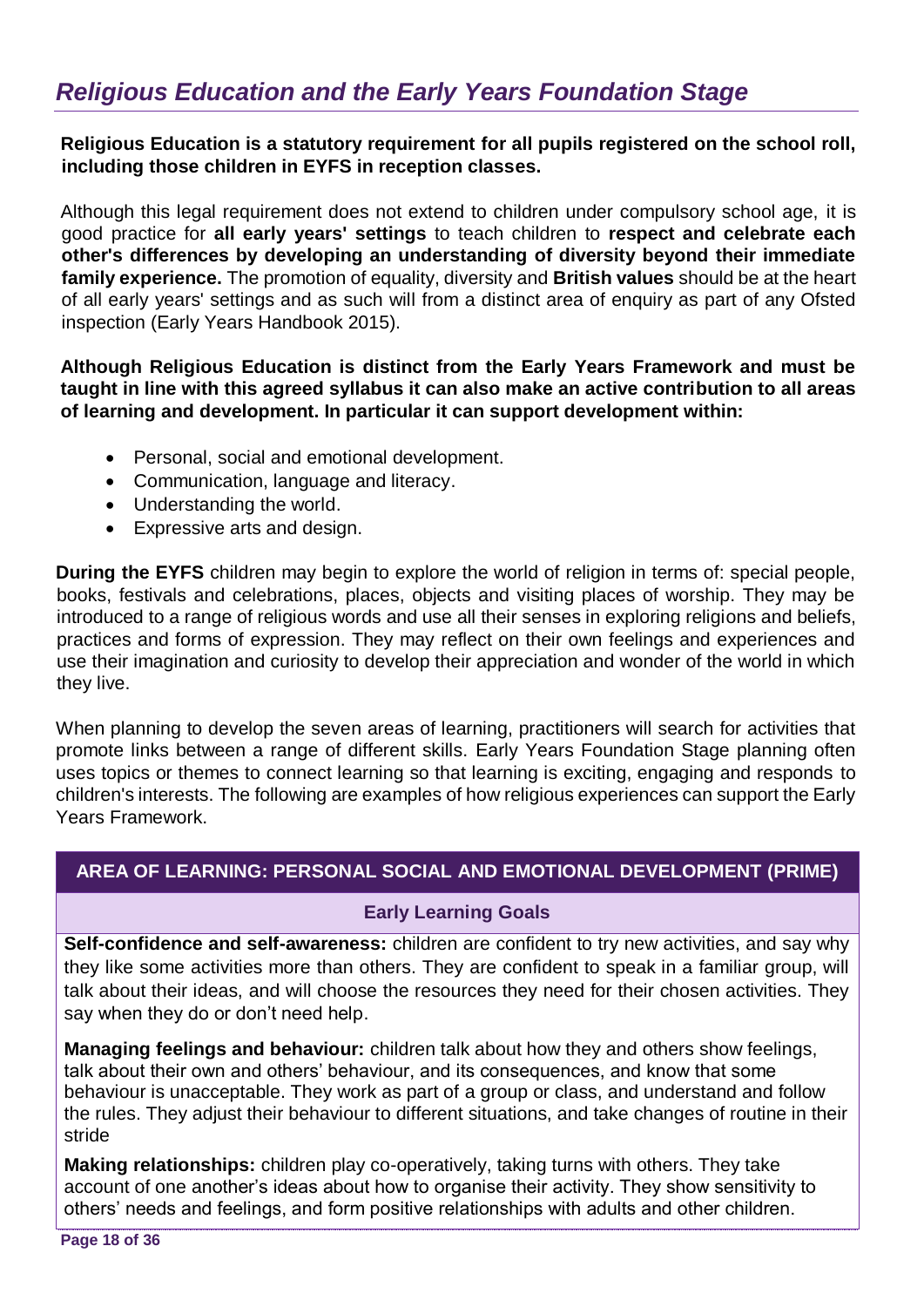#### **Examples of RE related experiences and opportunities**

- Children reflect on feelings and experiences associated with, for example weddings, birth ceremonies, death of a pet, special times at school. They apply this learning in a range of child initiated contexts e.g. role play, small world, creative area.
- Children express responses to sad and happy occasions e.g. Remembrance Day, Comic Relief day. They are confident to share their ideas, experiences and artefacts and express feelings. They can talk confidently about their own customs and practices.
- Children use some stories from religious traditions as a stimulus to reflect on their own feelings, behaviour and experiences and explore them in various ways. Using story as a stimulus, children reflect on the words and actions of characters and decide what they would have done in a similar situation.
- Children think about issues of right and wrong within the school environment and how humans help one another. They recognise leaders and religious visitors and know how to behave and talk to them respectfully.
- Children listen to, consider and talk about the meaning of stories that teach the importance of kindness and friendship.
- Using role-play (e.g. vets, hospital, baby clinic) as a stimulus, children talk about some of the ways people show care and concern for others and why it is important.

#### **SUGGESTIONS FOR LINKED TOPICS AND THEMES:**

Who am I? People Who Help Us, Friends, Families, Special People, I Am Special, We are all different, Heroes, Our Feelings, New Life, Welcoming a New Baby Signs and Symbols, Special Objects. Who is a Neighbour?

#### **AREAS OF LEARNING: COMMUNICATION AND LANGUAGE ( PRIME) LITERACY (SPECIFIC)**

#### **Early Learning Goals**

**Listening and attention:** children listen attentively in a range of situations. They listen to stories, accurately anticipating key events and respond to what they hear with relevant comments, questions or actions. They give their attention to what others say and respond appropriately, while engaged in another activity.

**Understanding:** children follow instructions involving several ideas or actions. They answer 'how' and 'why' questions about their experiences and in response to stories or events.

**Speaking:** children express themselves effectively, showing awareness of listeners' needs. They use past, present and future forms accurately when talking about events that have happened or are to happen in the future. They develop their own narratives and explanations by connecting ideas or events.

**Reading:** children read and understand simple sentences. They use phonic knowledge to decode regular words and read them aloud accurately. They also read some common irregular words. They demonstrate understanding when talking with others about what they have read.

**Writing:** children use their phonic knowledge to write words in ways which match their spoken sounds. They also write some irregular common words. They write simple sentences which can be read by themselves and others. Some words are spelt correctly and others are phonetically plausible.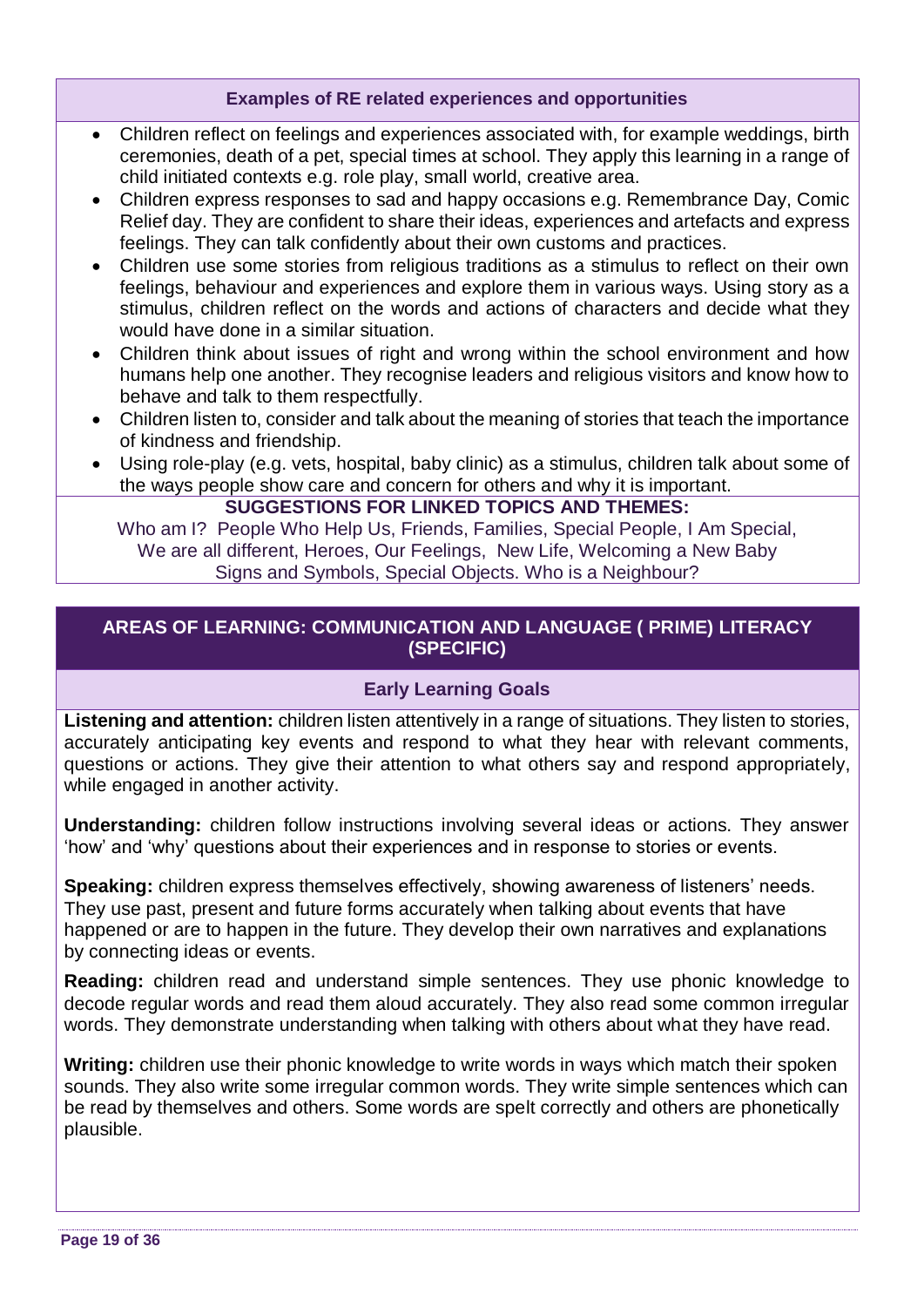#### **Examples of RE related experiences and opportunities**

- Children hear religious and spiritual stories and songs which feature festivals, elements of guidance or relate to human feelings and experience. They listen, question and develop understanding.
- Using a religious celebration as a stimulus, children talk about the special events associated with celebrations.
- Using puppets or small world figures, children re-enact religious stories.
- Through artefacts, stories and music children learn about important religious celebrations. They learn and use new vocabulary associated with places of worship, special ceremonies etc.
- Children re-read familiar stories at their level in the reading corner.
- Children have opportunities to mark make in a range of contexts during both adult led and child initiated activities, e.g. making Easter cards, adding speech bubbles to characters.

#### **SUGGESTIONS FOR LINKED TOPICS AND THEMES:**

Christmas, Heroes, Our Families, Friends, Special People, Old and New.

#### **AREA OF LEARNING: UNDERSTANDING THE WORLD ( SPECIFIC)**

#### **Early Learning Goals**

**People and communities:** children talk about past and present events in their own lives and in the lives of family members. They know that other children don't always enjoy the same things, and are sensitive to this. They know about similarities and differences between themselves and others, and among families, communities and traditions.

**The world:** children know about similarities and differences in relation to places, objects, materials and living things. They talk about the features of their own immediate environment and how environments might vary from one another. They make observations of animals and plants and explain why some things occur, and talk about changes.

**Technology:** children recognise that a range of technology is used in places such as homes and schools. They select and use technology for particular purposes.

#### **Examples of RE related experiences and opportunities**

- Children ask and answer questions about religion and culture, as they occur naturally within their everyday experiences e.g. after talking to family members, visitors, looking at photographs, handling artefacts.
- Children visit places of worship. Having visited a local place of worship, they apply their learning via role play, mark making and creative activities. Times are taken to learn the value of silence and reflection through stilling exercises.
- Through exploring the school grounds and locality children can identify things of beauty and identify how the environment has been spoiled. They can discuss good and bad ways to treat the world.
- Children use technology to find out about the lives of children in a range of faith communities. They use digital cameras to record points of interest during visits to places of worship or visits from religious leaders.
- Opportunities are taken to express awe and wonder at the natural world responding through dance, art etc.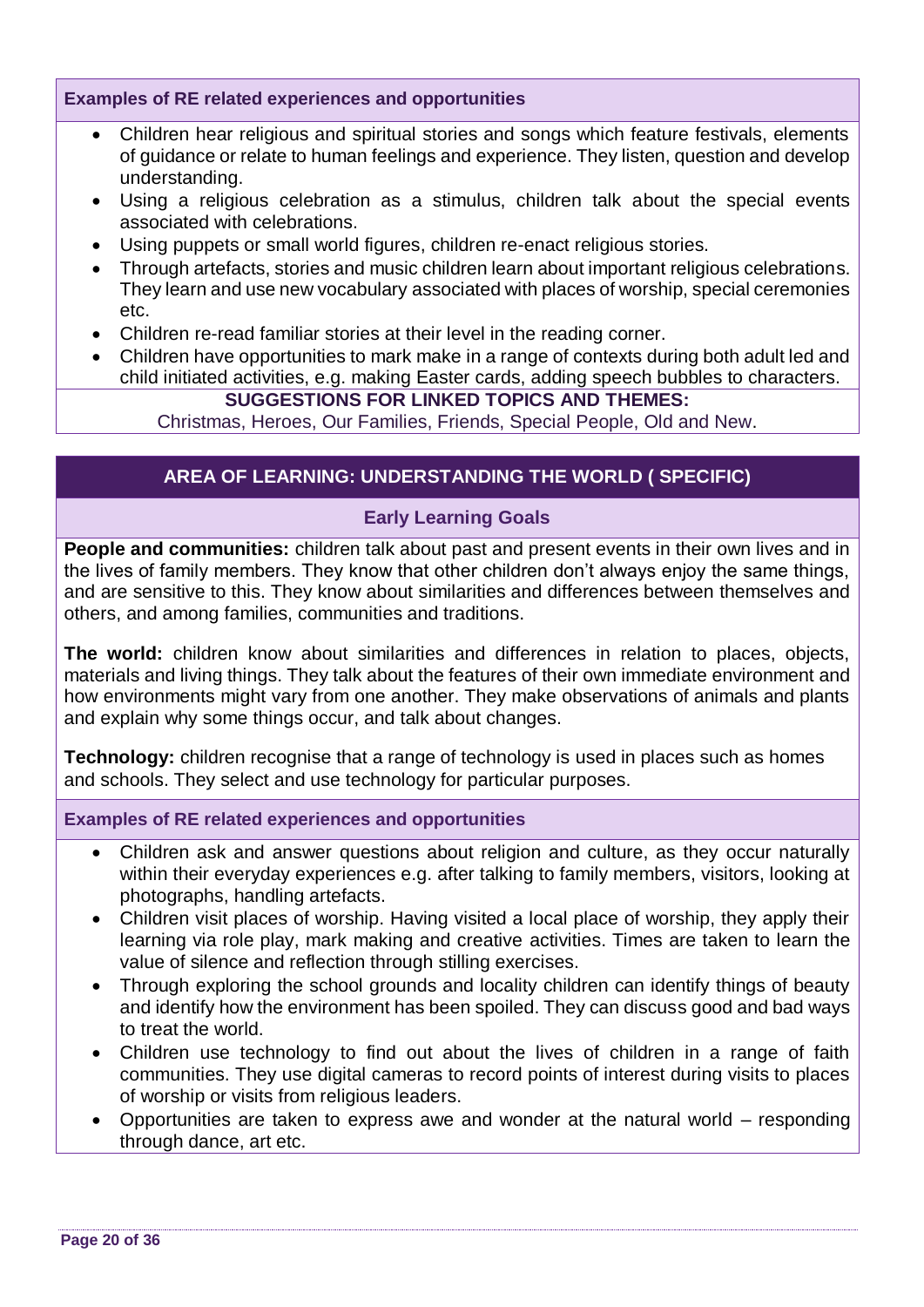#### **SUGGESTIONS FOR LINKED TOPICS AND THEMES:**

Our World, Seasons, Beginnings, Spring, Summer, Autumn, Winter, Festivals, Special Times, Caring for Animals and Pets, Our community, Our Class, Our Town / Village, Special Buildings, Weddings, New Baby, New Life.

#### **AREA OF LEARNING: EXPRESSIVE ARTS AND DESIGN**

#### **Early Learning Goals**

**Exploring and using media and materials:** children sing songs, make music and dance, and experiment with ways of changing them. They safely use and explore a variety of materials, tools and techniques, experimenting with colour, design, texture, form and function.

**Being imaginative:** children use what they have learnt about media and materials in original ways, thinking about uses and purposes. They represent their own ideas, thoughts and feelings through design and technology, art, music, dance, role-play and stories.

**Examples of RE related experiences and opportunities** 

- Using religious artefacts as a stimulus, children think about and express meanings associated with the artefact. They make their own models and artefacts using a range of media and materials.
- Children listen to different musical styles and express their feelings in dance and gesture e.g. Hindu hand gestures, Jewish music for joyful and happy occasions.
- Candles are used for stilling exercises and times of reflection.
- Children study different works of art e.g. images of Jesus.
- Opportunities are exploited to explore and express emotions e.g. creating mood pictures.

**SUGGESTIONS FOR LINKED TOPICS AND THEMES:**

Happy and Sad, Stories we love, Songs we enjoy, Our feelings, Festivals, Celebrations.

**Although Religious Education can make an active contribution to all areas of learning, it should also be taught as a distinct subject in line with this syllabus, following the Lancashire Field of Enquiry.** 

**In the Early Years Foundation Stage**, pupils must have opportunities to learn about **Christianity and other religions represented in the class.** If no other principal religion is represented at least ONE other religion should be explored.

| <b>Reception</b>                                                                                                                                                                                                                     |                                                                                                                                                                                                                                                                                                 |
|--------------------------------------------------------------------------------------------------------------------------------------------------------------------------------------------------------------------------------------|-------------------------------------------------------------------------------------------------------------------------------------------------------------------------------------------------------------------------------------------------------------------------------------------------|
| <b>KEY QUESTION: WHERE DO WE BELONG?</b>                                                                                                                                                                                             |                                                                                                                                                                                                                                                                                                 |
| <b>Investigations could consider focus</b><br>questions and issues such as:                                                                                                                                                          | <b>Key Learning</b><br><b>Pupils will be taught to:</b>                                                                                                                                                                                                                                         |
| What does it mean to belong?<br>What is a neighbour? Who are our neighbours<br>and how should we treat them?<br>Where are special places in our community?<br>How do special times help us belong? How do<br>we show that we belong? | • Recall some parts of religious stories from at<br>least 2 religions. (B&V LRT)<br>• Talk about people and situations important to<br>themselves within the school community. (SHE)<br>• Talk about people and situations important to<br>themselves in their families and community.<br>(SPM) |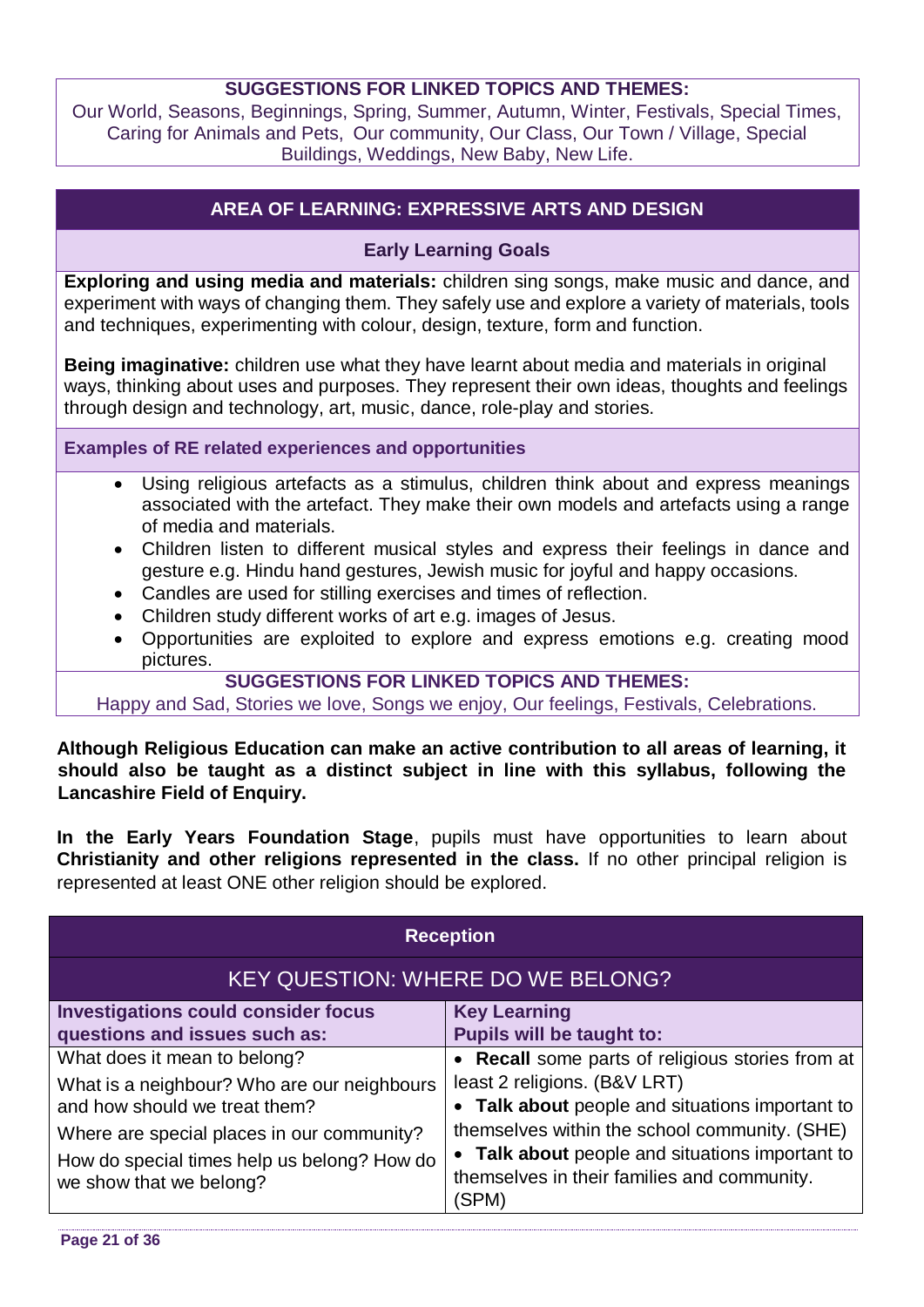What are our community symbols? **and in the set of east of ask** questions (SHE).

#### **The Field of Enquiry must be applied to all planning to ensure the syllabus is secure:**

- **Shared Human Experience:** pupils will explore and ask questions about the experiences of wondering about puzzling questions.
- **Living Religious Traditions:** pupils will explore and recognize some things religious people say about God.
- **Beliefs and Values:** pupils will explore and ask questions about some beliefs and stories about God and human life.
- **The Search for Personal Meaning:** pupils will explore simple beliefs about God and suggest their own responses.

## **KEY STAGE ONE PROGRAMME OF STUDY**

<span id="page-22-0"></span>Focus statement: In Key Stage 1, pupils must have opportunities to learn about Christianity and at least two other principal religions, and other religions and beliefs represented in the school community**.** 

They explore different beliefs about God, worship and the world around them. They encounter and respond to a range of stories, artefacts and other religious materials. They learn to recognise that beliefs about what is important to people are expressed in a variety of ways, and begin to use specialist vocabulary. They begin to understand the important questions raised by values, religion, worship and belief, especially for other children and their families. Pupils develop their enquiry skills through asking questions and develop a sense of wonder about the world, using their imagination. They talk about what is important to them and others, valuing themselves, reflecting on their own feelings and experiences and developing a sense of belonging.

#### **During the key stage, teaching should ensure that pupils benefit from the following experiences and opportunities:**

- identifying religious communities, individuals and celebrations in their community, visiting places of worship and focusing on symbols and feelings, listening and responding to visitors from local faith communities using their senses and having times of quiet reflection;
- using art and design, music, dance and drama to develop their creative talents and imagination;
- sharing their own beliefs, ideas and values and talking about their feelings and experiences; and
- beginning to use the skills of computing to explore religions and beliefs as practiced in the local and wider community.

#### **The key questions in KS1 will be:**

- **Y1: What do people say about God?**
- **Y2: How do we respond to the things that really matter?**

**Teachers should plan for Christianity and at least two other religions to be studied.**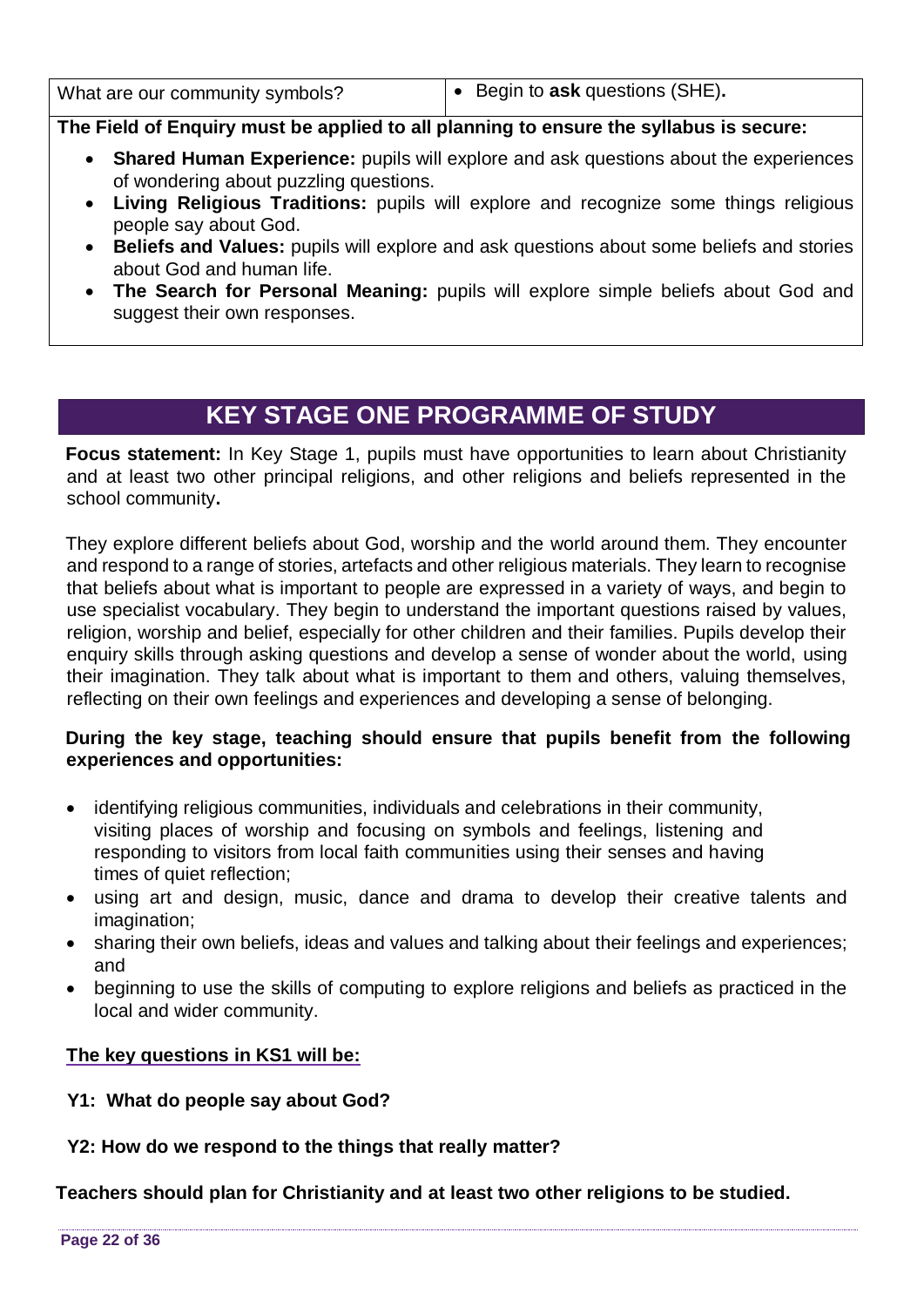| Year 1                                                                                                                                                                                                                                                                                                                                                                                                                                                                                                                                                                                                                                      |                                                                                                                                                                                                                                                                                                                                                                                                                                                                |  |
|---------------------------------------------------------------------------------------------------------------------------------------------------------------------------------------------------------------------------------------------------------------------------------------------------------------------------------------------------------------------------------------------------------------------------------------------------------------------------------------------------------------------------------------------------------------------------------------------------------------------------------------------|----------------------------------------------------------------------------------------------------------------------------------------------------------------------------------------------------------------------------------------------------------------------------------------------------------------------------------------------------------------------------------------------------------------------------------------------------------------|--|
|                                                                                                                                                                                                                                                                                                                                                                                                                                                                                                                                                                                                                                             | KEY QUESTION - WHAT DO PEOPLE SAY ABOUT GOD?                                                                                                                                                                                                                                                                                                                                                                                                                   |  |
| <b>Investigations could consider focus</b><br>questions and issues such as:                                                                                                                                                                                                                                                                                                                                                                                                                                                                                                                                                                 | <b>Key Learning</b><br><b>Pupils will be taught to:</b>                                                                                                                                                                                                                                                                                                                                                                                                        |  |
| What is God like? / Where is God?<br>How do people find out about God?<br>Why might some people not believe in<br>God?<br>What stories are told about God? Why are<br>they told?<br>How and why do symbols help some<br>people understand God?<br>What can we find out about God from the<br>paintings and songs that religious people<br>make?<br>What do some people say God wants?<br>What do some people do because they<br>believe in God?<br>Why do some people think God made the<br>world?<br>What do people in our school/community<br>tell us about God?<br>How do some people change/behave/feel<br>because they believe in God? | Use some religious words and phrases to<br>recognise and name features of religious<br>traditions. (B&V LRT)<br>Recall religious stories and recognise symbols<br>$\bullet$<br>and other verbal and visual forms of religious<br>expression. (B&V LRT)<br>Talk about their own experience and feelings.<br>$\bullet$<br>(SHE)<br>Talk about what is of value and concern to<br>themselves. (SPM)<br>Know what relevant questions are and to ask<br>them. (SHE) |  |
| The Field of Enquiry must be applied to all planning to ensure the syllabus is secure:<br>Shared Human Experience: pupils will explore and ask questions about the experiences of<br>$\bullet$<br>wondering about puzzling questions.<br>The comparison of the state of the state of the state of the state of the state of the state of the state of the state                                                                                                                                                                                                                                                                             |                                                                                                                                                                                                                                                                                                                                                                                                                                                                |  |

- **Living Religious Traditions:** pupils will explore and recognize some things religious people say about God.
- **Beliefs and Values:** pupils will explore and ask questions about some beliefs and stories about God and human life.
- **The Search for Personal Meaning:** pupils will explore simple beliefs about God and suggest their own responses.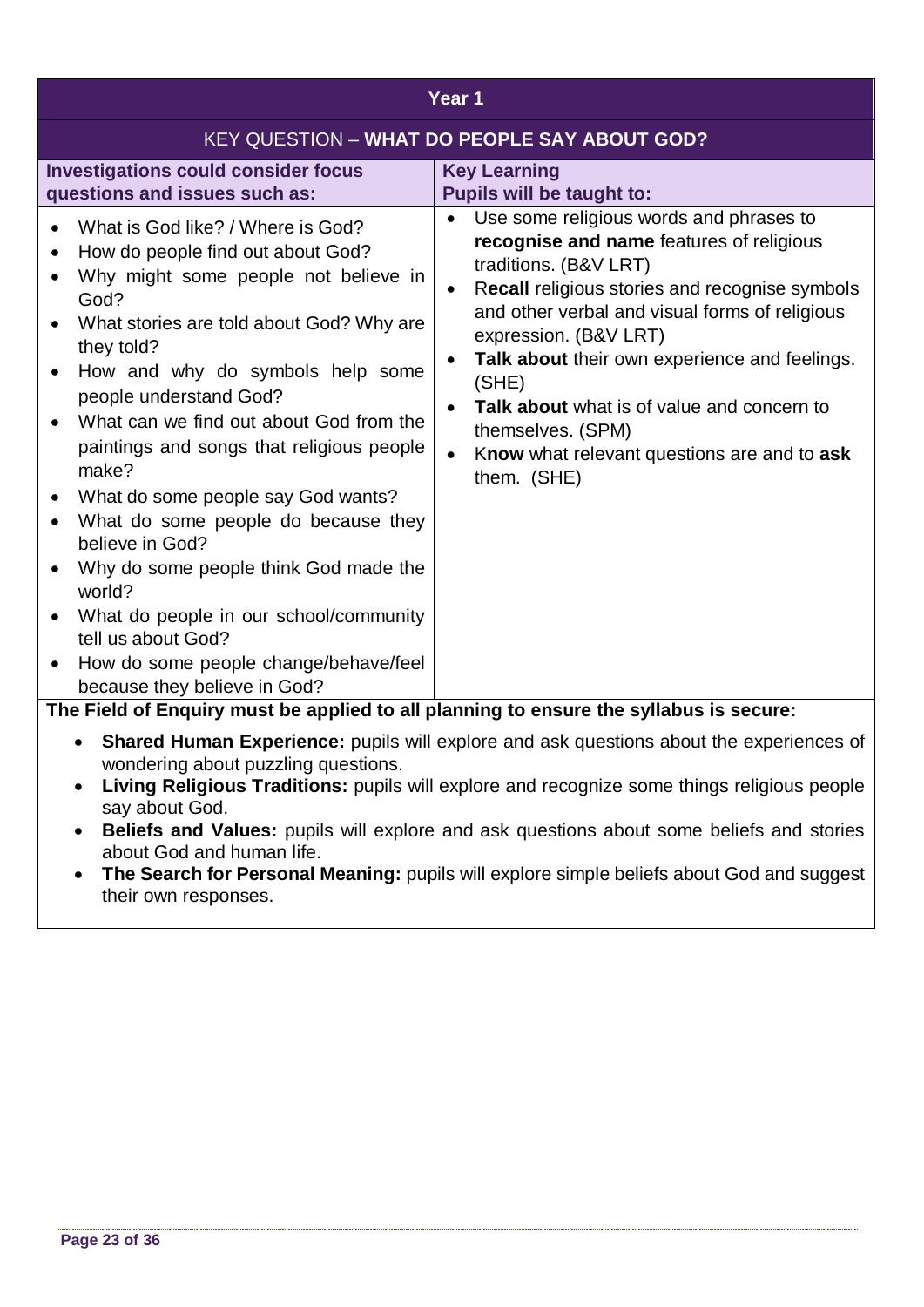#### **Year 2**

#### KEY QUESTION - **HOW DO WE RESPOND TO THE THINGS THAT REALLY MATTER?**

| • Retell and suggest meanings for religious<br>why is celebrating<br>and<br>How and<br>stories, actions and symbols. (B&V LRT)<br>remembering important in religion<br>and<br>• Use religious words and phrases and<br>worship?<br>consistently identify some features of religious<br>How and why do symbols show us what is<br>traditions. (B&V LRT)<br>important in religion?<br>• Begin to identify and describe how religion is<br>What do special stories teach worshippers<br>and others?<br>expressed in different ways. (B&V LRT)<br>What is really important? Why is this?<br>Talk about what is of value and concern to<br>How do we show this? Can worship<br>themselves and to others. (SPM)<br>help people remember what<br>is<br>• Talk about what they find interesting or<br>important?<br>puzzling. (B&V LRT)<br>What do people think is important to do<br>• Ask important questions about religions and<br>daily, [weekly, monthly]? [Why] are these<br>belief. (SHE)<br>important? Why do some people have<br>religious rituals?<br>What makes us go 'wow' or makes us think<br>hard? Does worship have to happen in a<br>special place/a certain time? | <b>Investigations could consider focus</b><br>questions and issues such as: | <b>Key Learning</b><br><b>Pupils will be taught to:</b> |
|------------------------------------------------------------------------------------------------------------------------------------------------------------------------------------------------------------------------------------------------------------------------------------------------------------------------------------------------------------------------------------------------------------------------------------------------------------------------------------------------------------------------------------------------------------------------------------------------------------------------------------------------------------------------------------------------------------------------------------------------------------------------------------------------------------------------------------------------------------------------------------------------------------------------------------------------------------------------------------------------------------------------------------------------------------------------------------------------------------------------------------------------------------------------------|-----------------------------------------------------------------------------|---------------------------------------------------------|
|                                                                                                                                                                                                                                                                                                                                                                                                                                                                                                                                                                                                                                                                                                                                                                                                                                                                                                                                                                                                                                                                                                                                                                              | Does worship help people?                                                   |                                                         |

- **Human Experience:** pupils will identify, explore and reflect on people's experiences of identifying what is of worth and how they respond to show its worth.
- **Living Religious Traditions:** pupils will enquire into examples of worship in religions locally, nationally and globally.
- **Beliefs and Values:** pupils will ask questions about and respond to some examples of beliefs and values seen in worship and celebration.
- **The Search for Personal Meaning:** pupils will think about how they respond to the things that matter most to them and express their thoughts about the meaning of worship in the religions they have studied.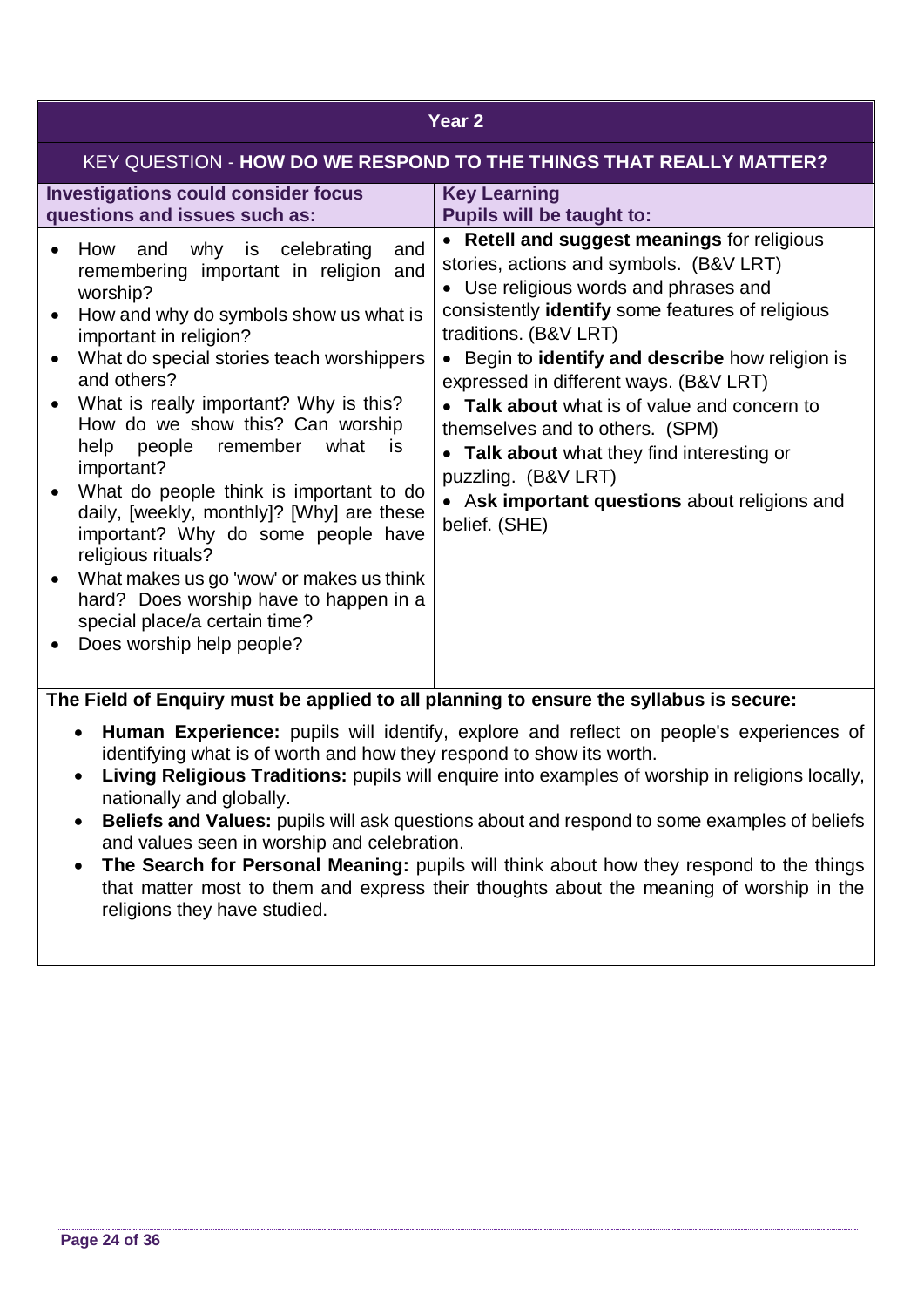## **KEY STAGE TWO PROGRAMME OF STUDY**

<span id="page-25-0"></span>**During Key Stage 2, pupils must have opportunities to learn about Christianity and at least two other principal religions, and other religions and beliefs represented in the local area, recognising the impact of religion and belief locally, nationally and globally.**

Pupils develop their skills of enquiry into the key question **'What is it to be human?**' They make connections between universal human concepts, different forms of religious expression while discovering and questioning the beliefs and values they express. They consider the beliefs, teachings, practices, celebrations and lifestyles central to religion. They learn about sacred texts and other sources of authority and consider their meanings. They begin to recognise diversity in religion, learning about similarities and differences both within and, where appropriate, between religions and beliefs while developing key skills and attitudes They extend their range and use of specialist vocabulary. They communicate their ideas, recognising other people's viewpoints. They consider their own beliefs and values and those of others in the light of their learning in RE.

#### **During the key stage, teaching should ensure that pupils benefit from the following experiences and opportunities:**

- identifying religious communities, individuals and their practices and life journeys in their local community;
- encountering religion through visitors and visits to sacred spaces, and enquiring into the impact and reality of religion on the local and global community through carefully planned questions;
- discussing religious and philosophical questions about truth meaning and purpose, giving reasons for their own beliefs and those of others;
- considering a range of human experiences and feelings;
- reflecting on their own and others' insights into life and its origin, purpose and meaning;
- expressing and communicating their own and others' insights through their writing, art and design, music, dance, drama and computing skills; and
- developing the use of computing skills, particularly in enhancing pupils' awareness of religions and beliefs globally.

#### **Key Questions in KS2 will be:**

- **Year 3: Who should we follow?**
- **Year 4: How should we live our lives?**
- **Year 5: Where can people find guidance on how to live their lives?**
- **Year 6: In what way is life like a journey?**

**Teachers should plan for Christianity and at least two other religions to be studied.**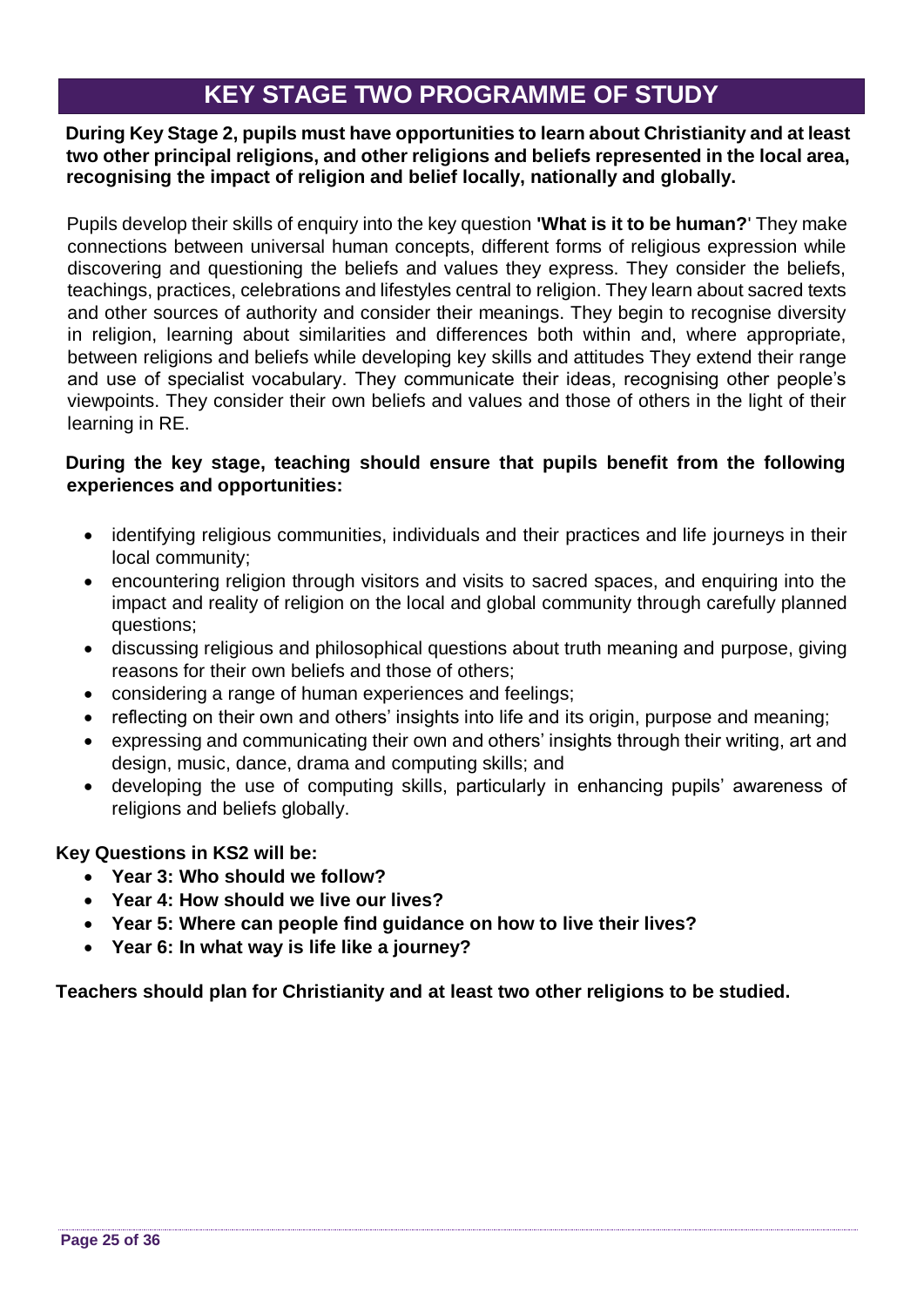| Year <sub>3</sub>                                                                                                                                                                                                                                                                                                                                                                                                                                                                         |                                                                                                                                                                                                                                                                                                                                                                                                                                                                                                                                                                                                                                                                      |  |
|-------------------------------------------------------------------------------------------------------------------------------------------------------------------------------------------------------------------------------------------------------------------------------------------------------------------------------------------------------------------------------------------------------------------------------------------------------------------------------------------|----------------------------------------------------------------------------------------------------------------------------------------------------------------------------------------------------------------------------------------------------------------------------------------------------------------------------------------------------------------------------------------------------------------------------------------------------------------------------------------------------------------------------------------------------------------------------------------------------------------------------------------------------------------------|--|
| <b>KEY QUESTION - WHO SHOULD WE FOLLOW?</b>                                                                                                                                                                                                                                                                                                                                                                                                                                               |                                                                                                                                                                                                                                                                                                                                                                                                                                                                                                                                                                                                                                                                      |  |
| <b>Investigations could consider focus</b><br>questions and issues such as:                                                                                                                                                                                                                                                                                                                                                                                                               | <b>Key Learning</b><br><b>Pupils should be taught to:</b>                                                                                                                                                                                                                                                                                                                                                                                                                                                                                                                                                                                                            |  |
| What is power/a powerful person?<br>$\bullet$<br>Who should we look up to?<br>$\bullet$<br>What is/who has the X factor?<br>$\bullet$<br>Can people/one person change the<br>world?<br>What qualities make a good leader?<br>Are the founders of the faiths good role<br>$\bullet$<br>models?<br>Can following others get us into trouble?<br>$\bullet$<br>What does it mean to inspire/be inspired?<br>$\bullet$<br>What can we learn from the life of people who<br>started a religion? | Show awareness of similarities in religions.<br>$\bullet$<br>(B&V, LRT)<br>• Identify how religion is expressed in different<br>ways. E.g. dress, prayer, celebrations. (LRT)<br>• Use a developing religious vocabulary to<br>describe some key features of religious<br>traditions recognising some similarities and<br>differences. (B&V, LRT)<br><b>Identify</b> what influences them, making links<br>between aspects of their own and others'<br>experiences. (SHE)<br>• recognise their own and others' values in<br>relation to matters of right and wrong (SPM)<br>• ask important questions about religion and<br>beliefs and find out answers. (SHE, B&V) |  |
| The Field of Enquiry must be applied to all planning to ensure the syllabus is secure:                                                                                                                                                                                                                                                                                                                                                                                                    |                                                                                                                                                                                                                                                                                                                                                                                                                                                                                                                                                                                                                                                                      |  |

- **Shared Human Experience:** pupils will ask questions about and make links between their own experience and stories of people who are followed.
- **Living Religious Traditions:** pupils will ask questions about the lives and examples of founders and leaders of religion.
- **Beliefs and Values:** pupils will investigate the beliefs and values of founders and leader.
- The Search for Personal Meaning: pupils will consider the example of those people who are followed for their own lives and their own beliefs and values.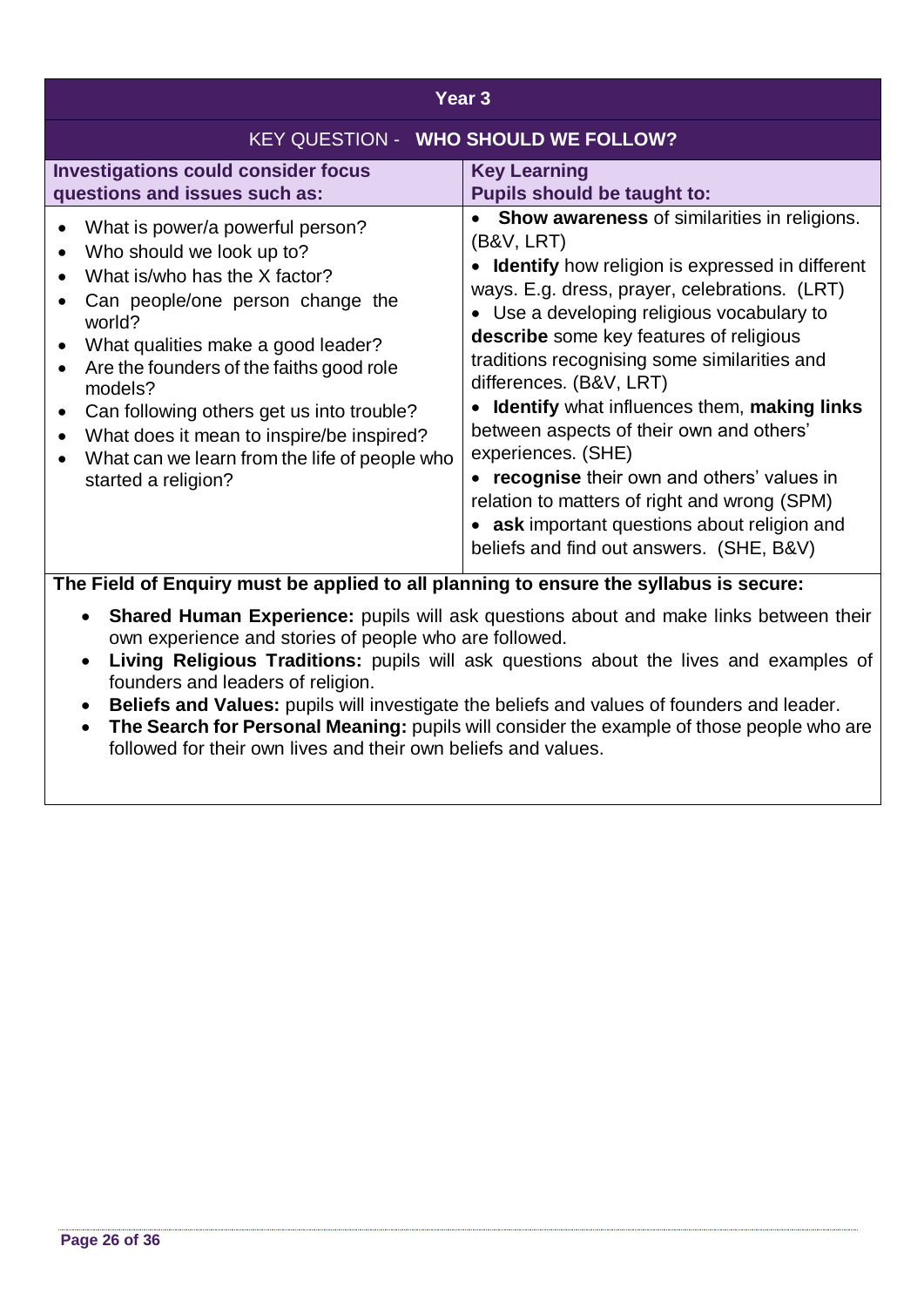| Year <sub>4</sub>                                                                                                                                                                                                                                                                                                                                                                                                                                                                                                                                                                                                                        |                                                                                                                                                                                                                                                                                                                                                                                                                                            |  |
|------------------------------------------------------------------------------------------------------------------------------------------------------------------------------------------------------------------------------------------------------------------------------------------------------------------------------------------------------------------------------------------------------------------------------------------------------------------------------------------------------------------------------------------------------------------------------------------------------------------------------------------|--------------------------------------------------------------------------------------------------------------------------------------------------------------------------------------------------------------------------------------------------------------------------------------------------------------------------------------------------------------------------------------------------------------------------------------------|--|
| <b>KEY QUESTION - HOW SHOULD WE LIVE OUR LIVES?</b>                                                                                                                                                                                                                                                                                                                                                                                                                                                                                                                                                                                      |                                                                                                                                                                                                                                                                                                                                                                                                                                            |  |
| <b>Investigations could consider focus questions</b><br>and issues such as:                                                                                                                                                                                                                                                                                                                                                                                                                                                                                                                                                              | <b>Key Learning</b><br><b>Pupils should be taught to:</b>                                                                                                                                                                                                                                                                                                                                                                                  |  |
| Why are some occasions sacred to believers?<br>How and why do people worship, including at<br>particular sites?<br>What is expected of a person in following a<br>religion or belief?<br>How do religious families and communities<br>practice their faith, and what contributions does<br>this make to local life?<br>What do the religions say about doing good?<br>How can we best express our beliefs and<br>ideas?<br>Should we celebrate special times in our lives?<br>What's the point?<br>What is it to 'Do our duty'?<br>What are our rules?<br>What lights our way'?<br>What are we prepared to sacrifice/never<br>sacrifice? | Use specific vocabulary to <b>describe</b> key<br>features of living religious traditions,<br>recognising similarities and differences. (LRT)<br>Begin to identify the impact religion has on<br>believers' lives. (B&V LRT)<br>Make links between believers' values and<br>commitments and their own(SPM)<br>Ask important question about religions<br>$\bullet$<br>and beliefs, and compare to their own<br>experiences. (SHE, B&V, SPM) |  |
| The Field of Enquiry must be applied to all planning to ensure the syllabus is secure:                                                                                                                                                                                                                                                                                                                                                                                                                                                                                                                                                   |                                                                                                                                                                                                                                                                                                                                                                                                                                            |  |
| <b>Shared Human Experience:</b> pupils will consider questions about commitment and change and<br>$\bullet$<br>explore people's experiences of life as it connects to what we believe and value.<br>Living Religious Traditions: pupils will consider the impact of religion as individuals, in family<br>$\bullet$<br>and in community, in the religions studied.                                                                                                                                                                                                                                                                       |                                                                                                                                                                                                                                                                                                                                                                                                                                            |  |

- **Beliefs and Values**: pupils will explore and reflect on beliefs and values expressed in the ways individuals live the faith and follow their beliefs.
- **The Search for Personal Meaning**: pupils will make links between their own lives and what they believe to be of value.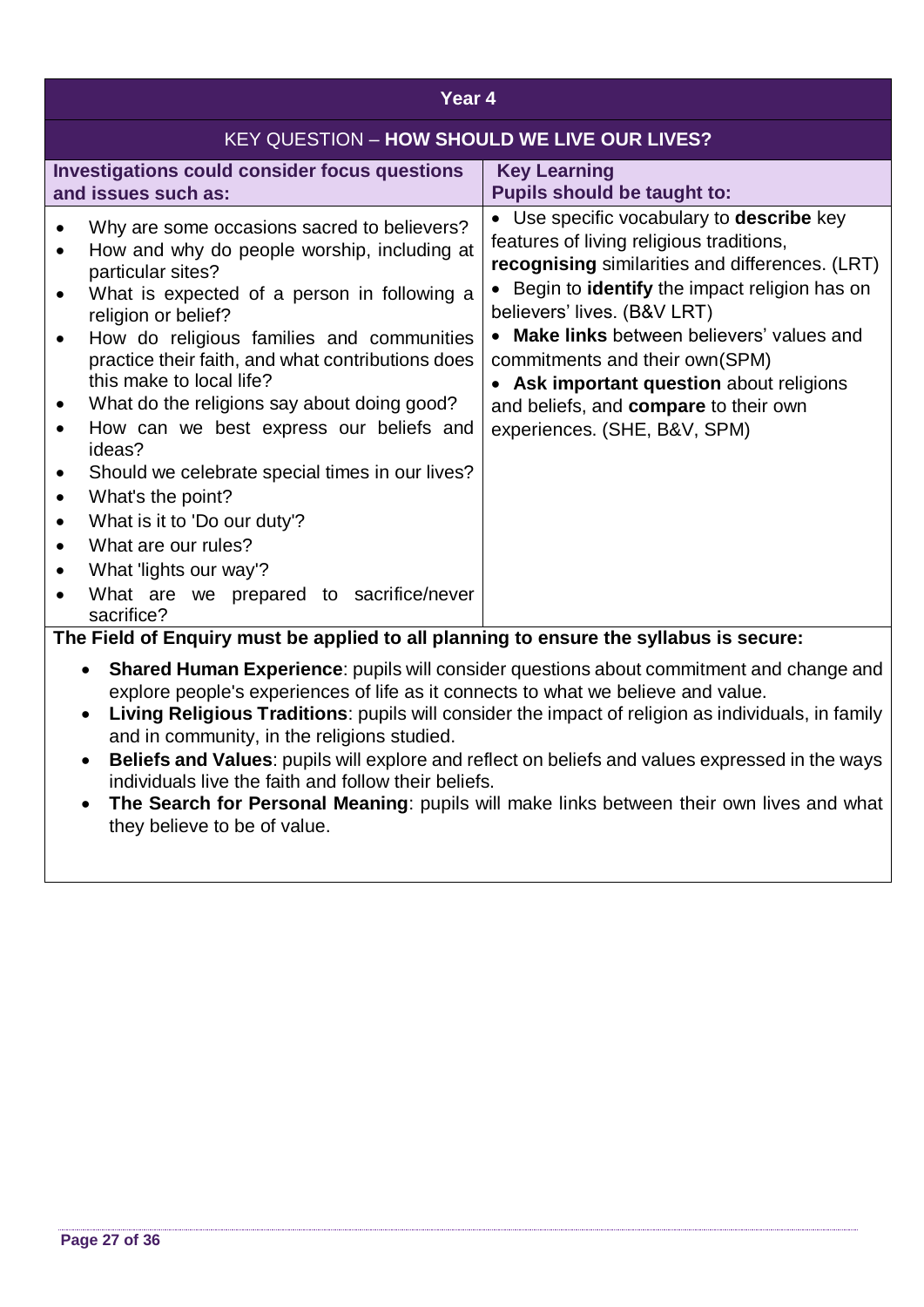#### **Year 5**

|                                                                                                                                                                                                                                                                                                                                                                                                                                                                                                                                                                                                                                                                                                                       | <b>KEY QUESTION - WHERE CAN PEOPLE FIND GUIDANCE ON HOW TO LIVE THEIR LIVES?</b>                                                                                                                                                                                                                                                                                                                                                                                                                                                                                                                                                       |
|-----------------------------------------------------------------------------------------------------------------------------------------------------------------------------------------------------------------------------------------------------------------------------------------------------------------------------------------------------------------------------------------------------------------------------------------------------------------------------------------------------------------------------------------------------------------------------------------------------------------------------------------------------------------------------------------------------------------------|----------------------------------------------------------------------------------------------------------------------------------------------------------------------------------------------------------------------------------------------------------------------------------------------------------------------------------------------------------------------------------------------------------------------------------------------------------------------------------------------------------------------------------------------------------------------------------------------------------------------------------------|
| <b>Investigations could consider focus</b><br>questions and issues such as:                                                                                                                                                                                                                                                                                                                                                                                                                                                                                                                                                                                                                                           | <b>Key Learning</b><br><b>Pupils should be taught to:</b>                                                                                                                                                                                                                                                                                                                                                                                                                                                                                                                                                                              |
| What can stories teach us?<br>What guidance to follow?<br>How do holy words guide people in their<br>lives?<br>What can we learn from the way religions<br>treat their scriptures?<br>Can words have power?<br>What is there to learn<br>from<br>the<br>stories/history of others?<br>What different kind of writings and story<br>are important to belief/religions?<br>Are religious stories meant to be true?<br>What do religious texts and teachings say<br>about God, the world and human life?<br>What is wisdom? Can words from long<br>ago make us wise?<br>Do (should?) religious teachings affect our<br>laws today?<br>$\Gamma$ in the set $\Gamma$ is an interval.<br>د ما به.<br>ومالمر المرامة الرمزان | <b>Make links</b> between beliefs and sacred texts,<br>including stories and various religious sources (B&V<br>LRT)<br>• Suggest meanings for a range of living religious<br>traditions e.g., Guru Granth Sahib, Wudu before<br>handling the Qur'an. (B&V LRT)<br>Describe the impact of religion on people in<br>terms of beliefs, values and personal meaning.<br>(LRT)<br>• Apply their ideas to their own and other peoples'<br>lives simply. (B&V)<br>• Ask important questions about religion and<br>beliefs, and <b>compare</b> the different viewpoints within<br>a faith group. (SHE, B&V, SPM)<br>ويتملح المتحدث وبالقر<br>. |

- **Shared Human Experience:** pupils will investigate the role of the written word including story, wisdom and rules as sources of guidance.
- **Living Religious Traditions:** pupils will research, describe and explain the use and impact of teachings from revered literature in local, national and/or global religious life and community.
- **Beliefs and Values:** pupils will identify and consider the beliefs and values within religious teachings from revered literature.
- **The Search for Personal Meaning** pupils will consider the teaching, stories and treatment of revered literature, asking questions of authority and meaning in their own lives.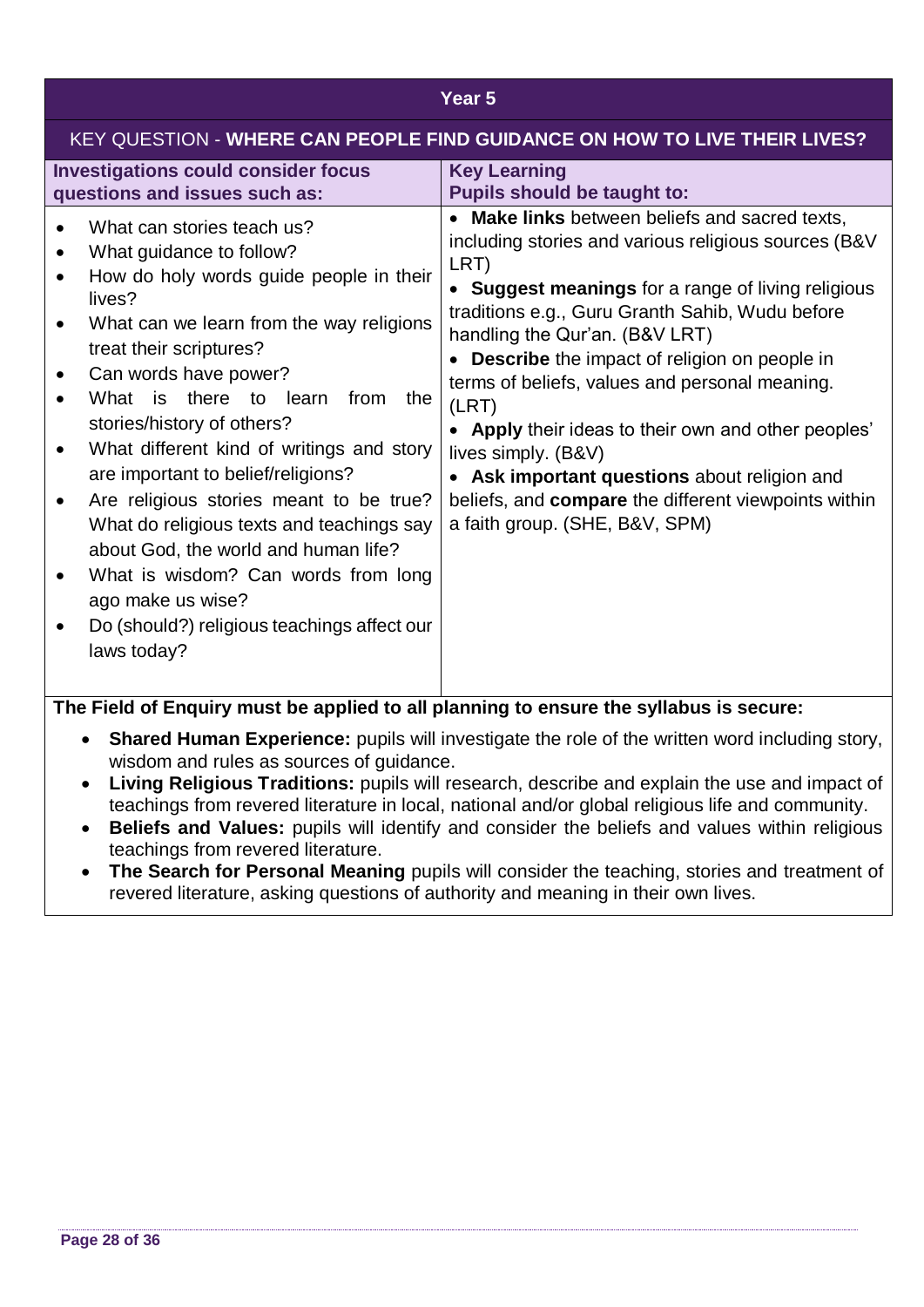| KEY QUESTION - IN WHAT WAY IS LIFE LIKE A JOURNEY?<br><b>Investigations could consider focus questions</b><br><b>Key Learning</b><br><b>Pupils should be taught to:</b><br>and issues such as:<br>• Use developing religious vocabulary to<br>Is life like a journey?<br>$\bullet$<br>What is a good life well lived?<br>$\bullet$<br>How do religions mark the 'signposts' and the<br>$\bullet$<br>'turning points' on the journey?<br>If life is a journey, where does it lead? What is<br>$\bullet$<br>happiness?<br>other people. (SPM).<br>What is worth celebrating?<br>$\bullet$<br>Predestination or free will?<br>$\bullet$<br>develop their own opinions B&V, SPM).<br>Are children a gift/precious?<br>$\bullet$<br>Why do we suffer?<br>$\bullet$<br>beliefs, (e.g., identity, belonging, meaning,<br>What is the map for our journey?<br>$\bullet$<br>purpose, truth, values and commitments).<br>Can people really change?<br>$\bullet$<br>Who or what are we accountable to?<br>$\bullet$<br>group. (SHE, B&V, SPM)<br>Should we prepare for the future?<br>$\bullet$<br>Where do we start and end on this journey?<br>$\bullet$<br>Who are the important people on our journey?<br>What is death? | Year <sub>6</sub>                     |                                                                                                                                                                                                                                                                                                                                                                                                   |  |
|-------------------------------------------------------------------------------------------------------------------------------------------------------------------------------------------------------------------------------------------------------------------------------------------------------------------------------------------------------------------------------------------------------------------------------------------------------------------------------------------------------------------------------------------------------------------------------------------------------------------------------------------------------------------------------------------------------------------------------------------------------------------------------------------------------------------------------------------------------------------------------------------------------------------------------------------------------------------------------------------------------------------------------------------------------------------------------------------------------------------------------------------------------------------------------------------------------------------|---------------------------------------|---------------------------------------------------------------------------------------------------------------------------------------------------------------------------------------------------------------------------------------------------------------------------------------------------------------------------------------------------------------------------------------------------|--|
|                                                                                                                                                                                                                                                                                                                                                                                                                                                                                                                                                                                                                                                                                                                                                                                                                                                                                                                                                                                                                                                                                                                                                                                                                   |                                       |                                                                                                                                                                                                                                                                                                                                                                                                   |  |
|                                                                                                                                                                                                                                                                                                                                                                                                                                                                                                                                                                                                                                                                                                                                                                                                                                                                                                                                                                                                                                                                                                                                                                                                                   |                                       |                                                                                                                                                                                                                                                                                                                                                                                                   |  |
| journey?<br>What beauty and ugliness will we encounter?<br>$\bullet$<br>What should our attitudes be on our journey?<br>$\bullet$<br>Is love all we need?<br>$\bullet$<br>The Field of Enquiry must be applied to all planning to ensure the syllabus is secure:                                                                                                                                                                                                                                                                                                                                                                                                                                                                                                                                                                                                                                                                                                                                                                                                                                                                                                                                                  | What do we commit ourselves to on our | describe and show understanding of religious<br>traditions, including sources, practices, beliefs,<br>ideas, feelings and experiences. (B&V LRT)<br>• Explain what inspires and influences them,<br>expressing their own views whilst respecting<br>• Analyse religious information and begin to<br>• Ask important questions about religion and<br>• Compare different viewpoints within a faith |  |

- **Living Religious Traditions:** identify and question how religious traditions support the journey of life and celebrate or mark life's milestones.
- **Beliefs and Values:** identify and consider the beliefs and values that underpin a religious life at its different stages.
- **The Search for Personal Meaning:** in the light of what they have learned from religious lives reflect on their own life as a journey, thinking about the past, present and future and the beliefs and values that may influence them.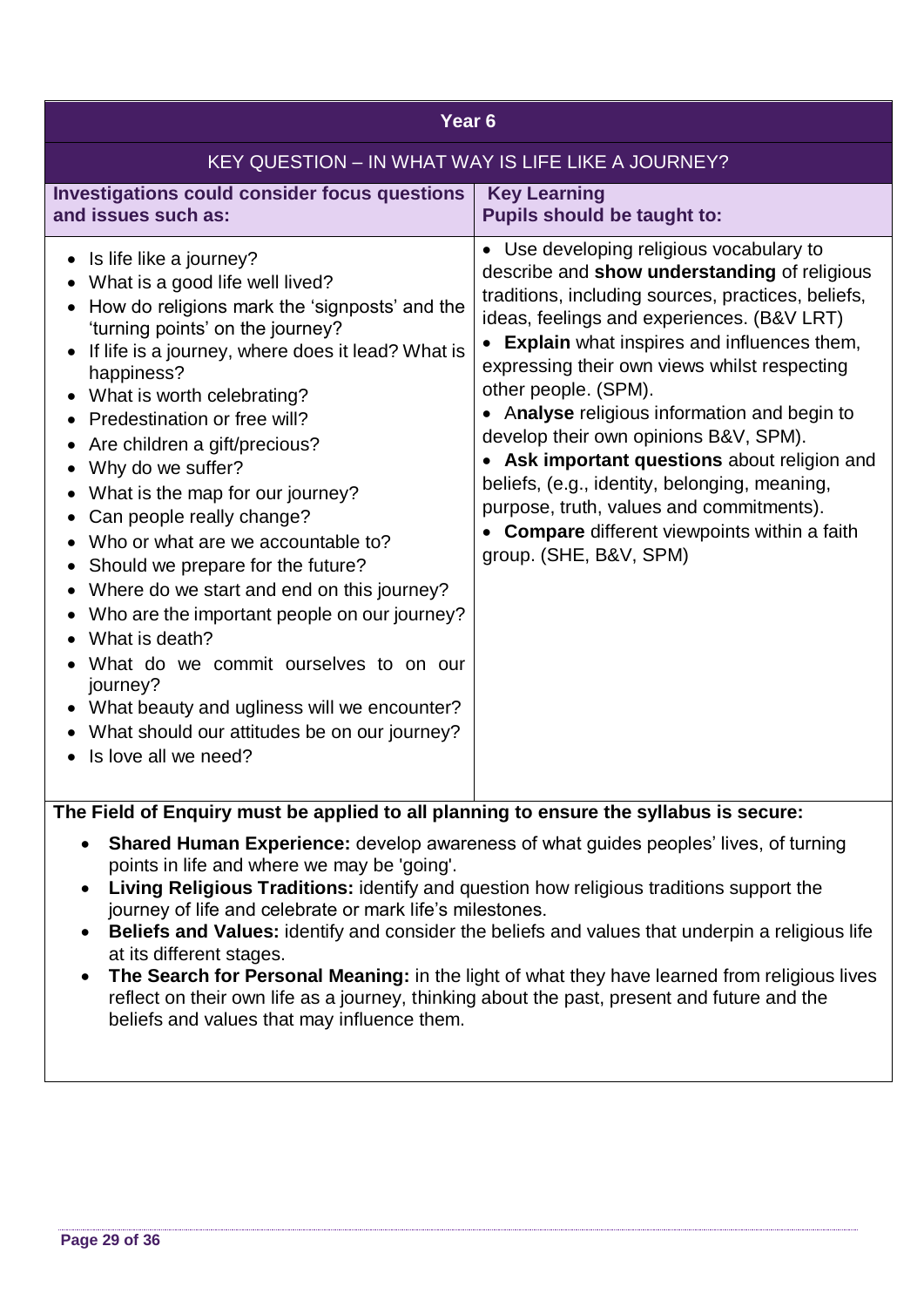## **KEY STAGE THREE PROGRAMME OF STUDY**

<span id="page-30-0"></span>**Throughout Key Stage Three** pupils extend their quest for personal meaning by seeking even deeper understanding of Christianity and the other principal religions in a local, national and global context.

They extend their understanding of important beliefs, values, concepts and issues of truth and authority in religion. They apply their understanding of religious and philosophical beliefs, teachings and practices to a range of questions of belief and values. They advance the use of questioning in their learning. They interpret religious texts and other sources of guidance and wisdom, recognising both the power and limitations of language and other forms of communication in expressing beliefs and ideas. They reflect on the impact of religion and belief in the world and their own lives. They begin to consider religions in relation to each other and in relation to non-religious ways, world views and ways of life, considering the importance of interfaith dialogue and the tensions that exist between religions and beliefs. They develop their evaluative skills, showing reasoned and balanced viewpoints when considering their own and others' responses to religious, philosophical and spiritual issues.

#### **During the key stage, teaching should ensure that pupils benefit from the following experiences and opportunities:**

- encountering people from different religious, cultural and philosophical groups, who can express a range of convictions on religious and ethical issues.
- visiting, where possible, places of major religious significance.
- discussing, questioning and evaluating important issues in religion and philosophy, including ultimate questions and ethical issues.
- reflecting on and carefully evaluating their own beliefs and values and those of others in response to their learning in RE, using reasoned, balanced arguments as part of their life long quest for meaning and purpose.
- using a range of forms of expression to communicate their ideas and responses creatively and thoughtfully.
- exploring the connections between RE and other subject areas such as the arts, humanities, literature, science.

#### **The key questions in KS3 will be:**

- **Year 7: Where do we belong?**
- **Year 8: Where can we find guidance on how to live our lives?**
- **Year 9: Where can we seek truth and find meaning?**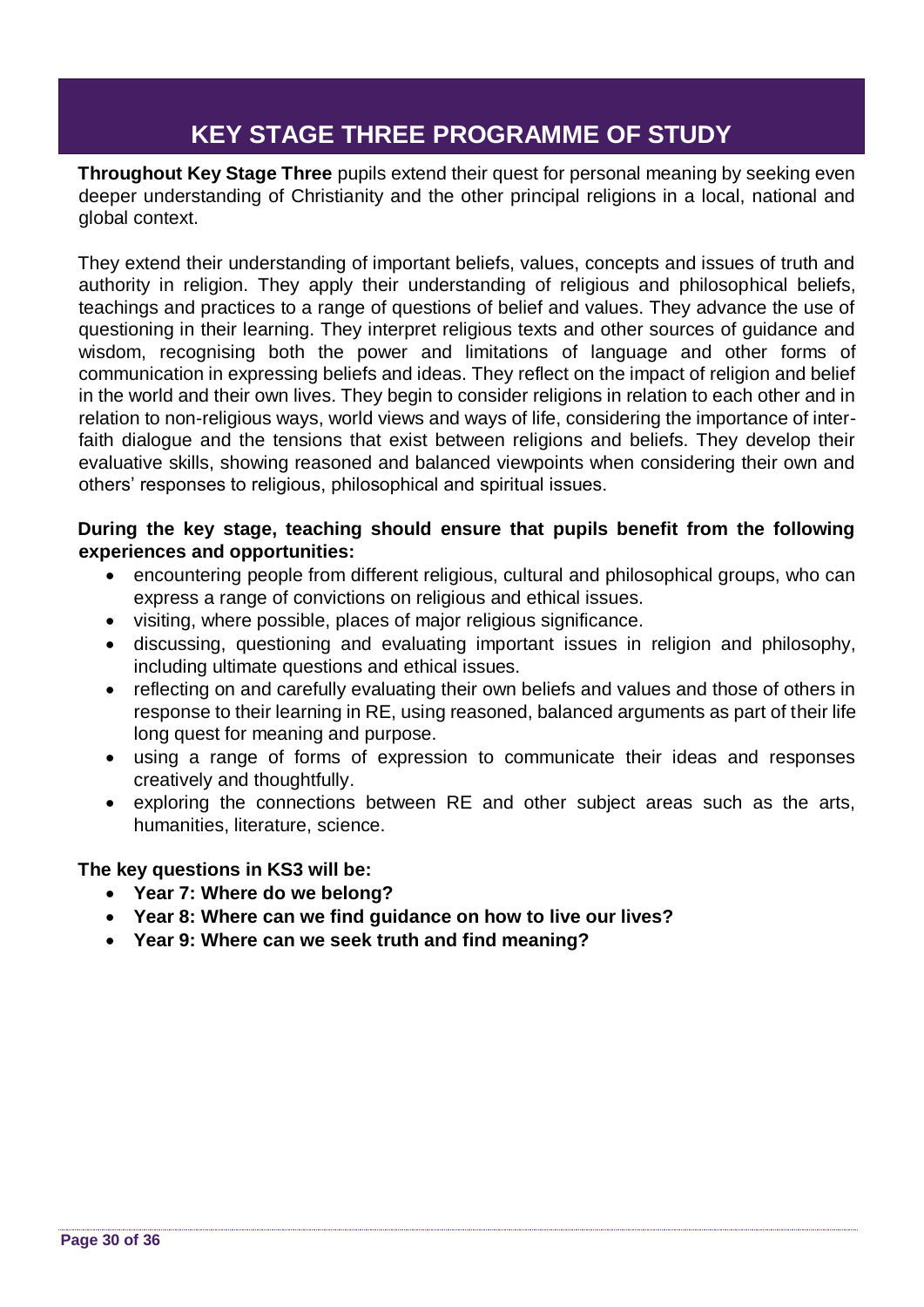| Year <sub>7</sub>                                                                                                                                                                                                                                                                                                                                                           |                                                                                                                                                                                                                                                                                                                                                                                                                                                                                                                                                                                                |  |
|-----------------------------------------------------------------------------------------------------------------------------------------------------------------------------------------------------------------------------------------------------------------------------------------------------------------------------------------------------------------------------|------------------------------------------------------------------------------------------------------------------------------------------------------------------------------------------------------------------------------------------------------------------------------------------------------------------------------------------------------------------------------------------------------------------------------------------------------------------------------------------------------------------------------------------------------------------------------------------------|--|
|                                                                                                                                                                                                                                                                                                                                                                             | <b>KEY QUESTION: WHERE DO WE BELONG?</b>                                                                                                                                                                                                                                                                                                                                                                                                                                                                                                                                                       |  |
| <b>Investigations could consider focus</b><br>questions and issues such as:                                                                                                                                                                                                                                                                                                 | <b>Key Learning</b><br><b>Pupils should be taught to:</b>                                                                                                                                                                                                                                                                                                                                                                                                                                                                                                                                      |  |
| What makes a community?<br>Do we belong because of choice or<br>circumstance?<br>Can we learn anything from religious<br>communities?<br>What unites us? What divides us?<br>What do we need to know in order to live<br>well together?<br>Who are the heroes and villains in our<br>community?<br>Do individuals have any responsibility to<br>$\bullet$<br>the community? | investigate and explain the differing<br>impacts of religious beliefs and teachings<br>on individuals, communities and societies.<br>investigate and explain why people<br>$\bullet$<br>belong to faith communities and explain<br>the reasons for diversity in religion.<br>apply a wide range of religious and<br>philosophical language consistently and<br>accurately.<br>enquire into and interpret forms of<br>religious and spiritual expression;<br>express their own beliefs, ideas and<br>$\bullet$<br>insights into the significance of religious<br>and other world views on human |  |
| Who is my neighbour? Should charity<br>begin at home?                                                                                                                                                                                                                                                                                                                       | communities.<br>reflect on and evaluate their own and<br>others' beliefs about issues of community.                                                                                                                                                                                                                                                                                                                                                                                                                                                                                            |  |

**Teachers should plan for up to three religions to be studied in any investigation.**

- **Shared Human Experience:** pupils will develop understanding of the significance, value and challenges of belonging in a diverse community.
- **Living Religious Traditions:** pupils will investigate how the sense of belonging and being part of religious communities have an impact on believers' lives in various ways.
- **Beliefs and Values:** pupils will develop insights into the ways religious communities, and the individuals within them, develop and practice their beliefs and values.
- **The Search for Personal Meaning:** pupils will develop insight into their own sense of identity and belonging, relating to communities, their place within them and with reference to their exploration of religious communities.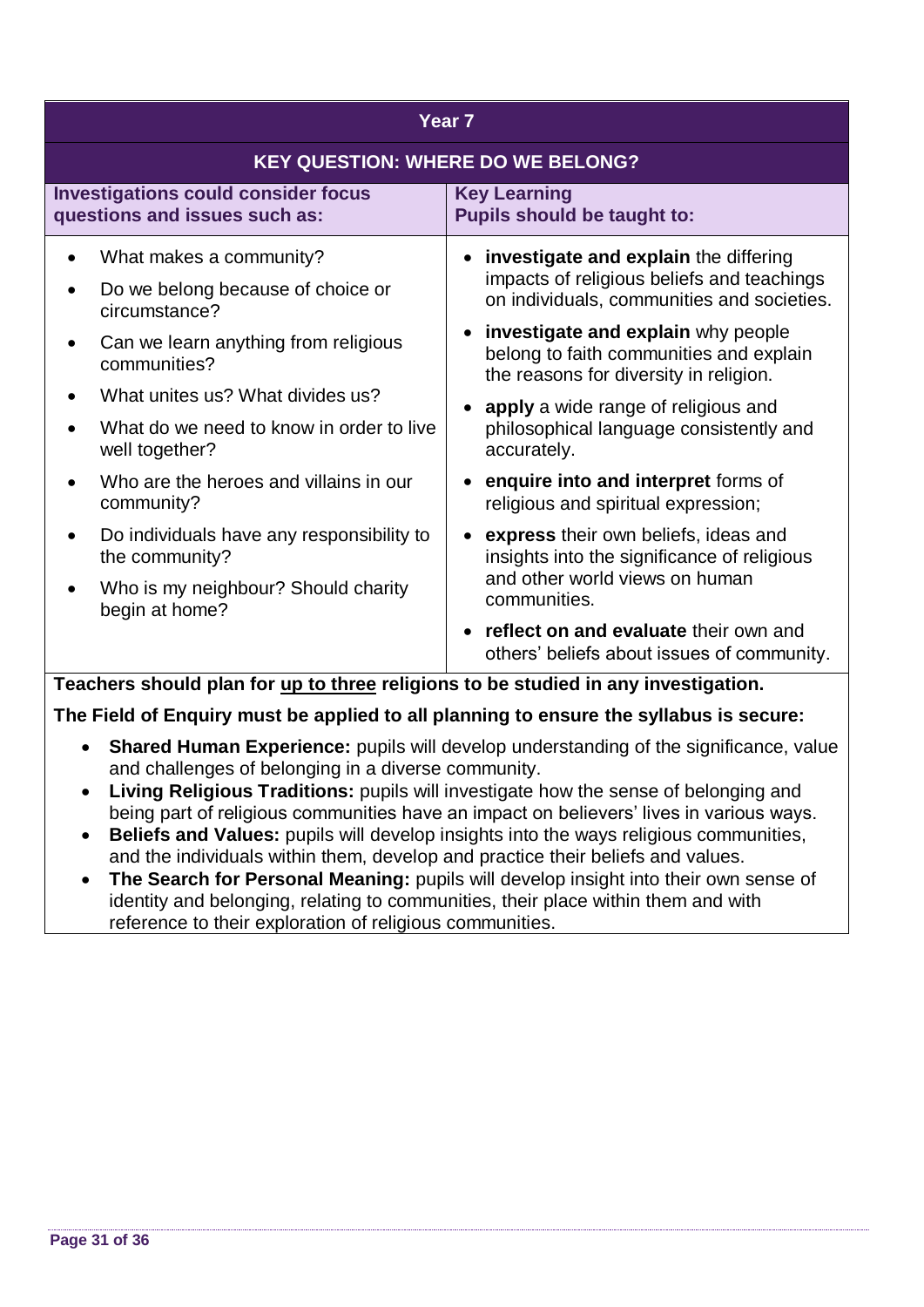#### **Year 8**

| <b>KEY QUESTION: WHERE CAN WE FIND GUIDANCE ON HOW TO LIVE OUR LIVES?</b>                                                                                                                                                                                                                                              |                                                                                                                                                                                                                                                                                                                                                                                                                                                                                                                                                                                                                                                                                                                                                                         |  |
|------------------------------------------------------------------------------------------------------------------------------------------------------------------------------------------------------------------------------------------------------------------------------------------------------------------------|-------------------------------------------------------------------------------------------------------------------------------------------------------------------------------------------------------------------------------------------------------------------------------------------------------------------------------------------------------------------------------------------------------------------------------------------------------------------------------------------------------------------------------------------------------------------------------------------------------------------------------------------------------------------------------------------------------------------------------------------------------------------------|--|
| <b>Investigations could consider focus</b><br>questions and issues such as:                                                                                                                                                                                                                                            | <b>Key Learning</b><br><b>Pupils should be taught to:</b>                                                                                                                                                                                                                                                                                                                                                                                                                                                                                                                                                                                                                                                                                                               |  |
| Are some rules universal and timeless?<br>Can words have power?<br>Why have religious stories lasted?<br>Can words ever really describe God?<br>Should laws today still be influenced by<br>religious writings?<br>Do religious texts still matter today?<br>What can stories teach us?<br>What do we mean by 'truth'? | • explain and analyse how religious beliefs<br>and ideas are transmitted by sacred texts<br>and revered literature.<br>analyse and compare the evidence and<br>arguments used when considering issues<br>of truth in religion and philosophy, referring<br>to sacred texts.<br>discuss and evaluate how religious<br>$\bullet$<br>beliefs and teachings and sacred texts<br>inform answers to ultimate questions and<br>ethical issues.<br>• interpret and evaluate a range of<br>religious sources, texts and authorities.<br>• reflect on the relationship between beliefs,<br>teachings and ultimate questions in sacred<br>and revered literature.<br>• express their own ideas and responses,<br>using reasoned arguments and a variety of<br>forms of expression. |  |

#### **Teachers should plan for up to three religions to be studied in any investigation.**

- **Shared Human Experience:** pupils will reflect upon experiences such as receiving guidance, trusting in and questioning authority, shaping one's life in light of tradition, and identifying and evaluating questions of authority and experience.
- **Living Religious Traditions:** pupils will investigate, explain and interpret the meanings and use of sacred text in different traditions, creating questions to ask of adherents.
- **Beliefs and Values:** pupils will identify, consider and evaluate questions of belief and value in the light of the teaching of sacred texts and other religious authorities.
- **The Search for Personal Meaning:** pupils will express their own ideas and insights about questions of authority, meaning and purpose in the light of the teachings of sacred texts and other guidance.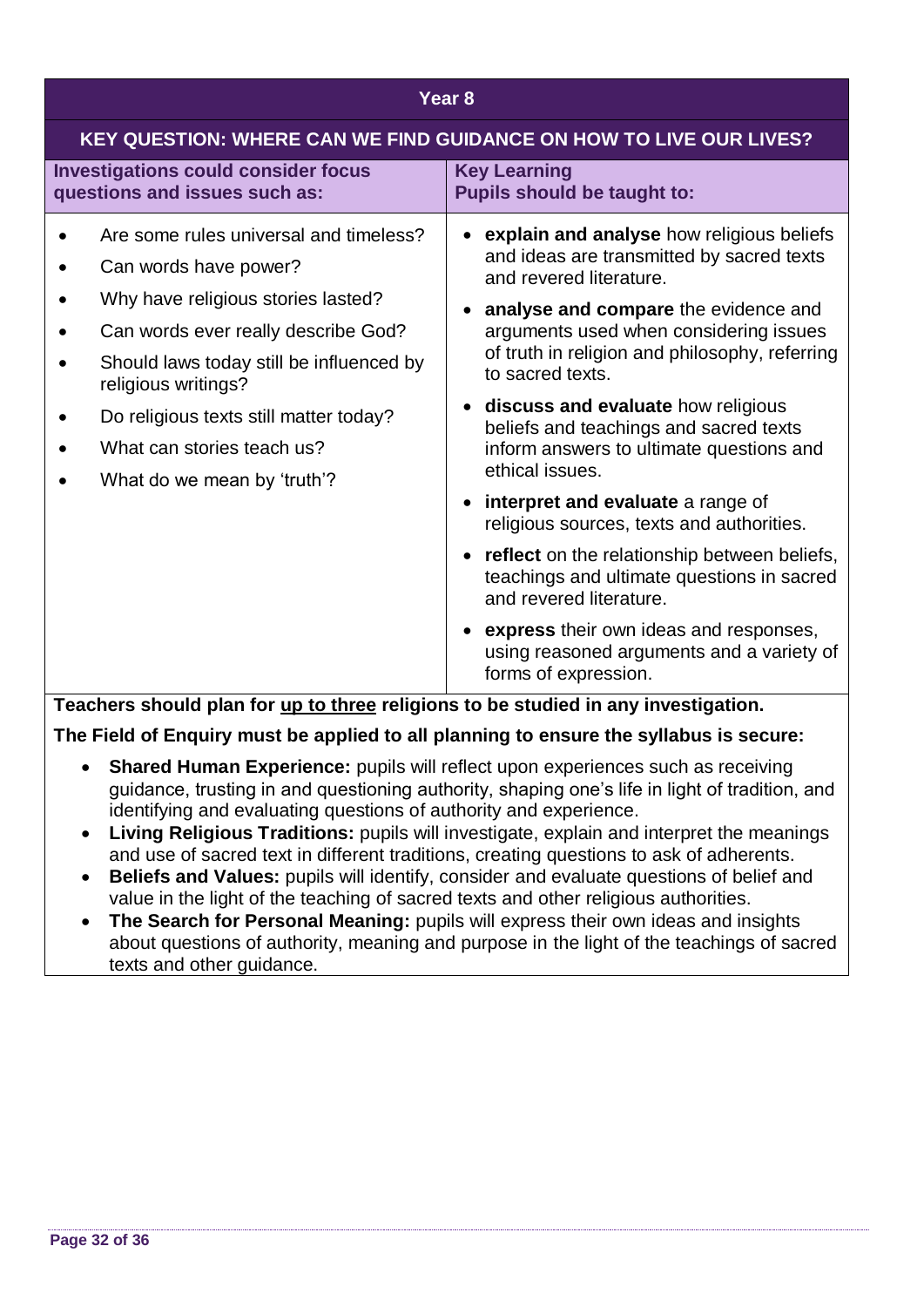| <b>KEY QUESTION: WHERE CAN WE SEEK TRUTH AND FIND MEANING?</b><br><b>Key Learning</b><br><b>Investigations could consider focus</b><br>questions and issues such as:<br><b>Pupils should be taught to:</b><br>What does it mean to be human?<br>analyse and compare the evidence and<br>arguments used when considering issues<br>Is God real? If so, where is God?<br>of truth.<br>Does life have a purpose?<br>investigate and explain the differing<br>Is death the end?<br>impacts of religious beliefs and teachings<br>on individuals, communities and societies.<br>If God exists, why is there evil and<br>suffering?<br>• discuss and evaluate how religions and<br>beliefs and teachings inform answers to<br>Is religion good for society?<br>ultimate questions and ethical issues.<br>What does it mean to be religious in the<br>apply a wide range of religious and<br>21 <sup>st</sup> century?<br>philosophical vocabulary consistently and<br>accurately, recognising both the power<br>What is the relationship between religion<br>$\bullet$<br>and science?<br>and limitations of language in expressing<br>religious ideas and beliefs.<br><b>reflect</b> on the relationship between beliefs,<br>teachings and ultimate questions, using<br>reasoned arguments to express their own<br>beliefs, ideas and insights on issues such<br>as religion and science, the impact of<br>religion on modern life and questions of<br>good and evil. | Year <sub>9</sub> |  |  |
|------------------------------------------------------------------------------------------------------------------------------------------------------------------------------------------------------------------------------------------------------------------------------------------------------------------------------------------------------------------------------------------------------------------------------------------------------------------------------------------------------------------------------------------------------------------------------------------------------------------------------------------------------------------------------------------------------------------------------------------------------------------------------------------------------------------------------------------------------------------------------------------------------------------------------------------------------------------------------------------------------------------------------------------------------------------------------------------------------------------------------------------------------------------------------------------------------------------------------------------------------------------------------------------------------------------------------------------------------------------------------------------------------------------------------------------------------------------|-------------------|--|--|
|                                                                                                                                                                                                                                                                                                                                                                                                                                                                                                                                                                                                                                                                                                                                                                                                                                                                                                                                                                                                                                                                                                                                                                                                                                                                                                                                                                                                                                                                  |                   |  |  |
|                                                                                                                                                                                                                                                                                                                                                                                                                                                                                                                                                                                                                                                                                                                                                                                                                                                                                                                                                                                                                                                                                                                                                                                                                                                                                                                                                                                                                                                                  |                   |  |  |
|                                                                                                                                                                                                                                                                                                                                                                                                                                                                                                                                                                                                                                                                                                                                                                                                                                                                                                                                                                                                                                                                                                                                                                                                                                                                                                                                                                                                                                                                  |                   |  |  |

**Teachers should plan for up to three religions to be studied in any investigation.**

- **Shared Human Experience:** pupils will develop insight and their own interpretations of questions of meaning, purpose, truth, values and commitment.
- **Living Religious Traditions:** pupils will devise enquiries and examine answers to questions about God and the meaning and purpose of life found in different religions and world views.
- **Beliefs and Values:** pupils will consider how beliefs and values address ultimate questions, and the ways in which believers from different traditions may view each other and learn from each other.
- **The Search for Personal Meaning:** pupils will develop and express critical insights into the questions. They will consider the impact of their answers for themselves.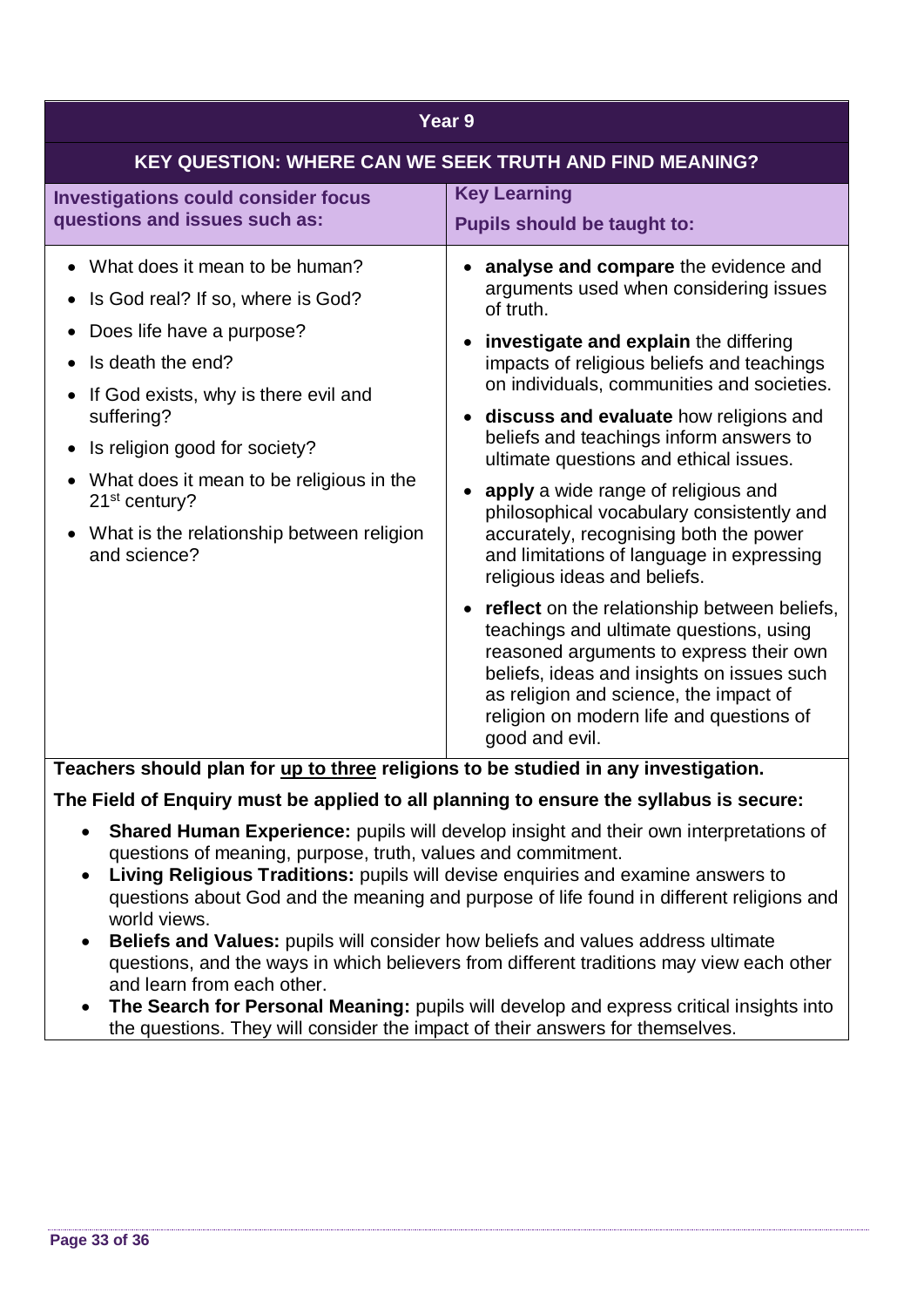## **KEY STAGE FOUR REQUIREMENTS**

<span id="page-34-0"></span>**RE must be taught to all students on roll of a school where this syllabus applies, across the 14-19 years.**

**Pupils following an accredited course (such as GCSE Religious studies) based on the study of Christianity and one other major world religion will have deemed to have met the requirements of the agreed syllabus.**

## **16-19 PROVISION**

<span id="page-34-1"></span>**Living the Faith - the theme for these two years** 

In developing my own stance to life, how have philosophy, religious study, experience and argument contributed to my view of the world? What is to be learned from the religions about responses to ultimate questions of meaning, value, commitment and truth?

All schools with students aged 16-19 on roll are required to provide an RE entitlement for these students, irrespective of which examination courses they may choose. This core entitlement for all students is seen in this Agreed Syllabus as an enrichment of curriculum studies*: it takes its place*  alongside key skills, critical thinking, PE/health, sex education and citizenship studies, all of which the school will also provide for students in this age range.

At this stage, learning opportunities should be focused upon a range of religions and views of life appropriate to the students and the selected curriculum content, having regard to prior learning and the value of both depth and breadth in studying religions. Schools may plan their provision for the key stage including topics selected from those listed on the website, or designed by the school in line with all the general requirements of the syllabus.

There is considerable flexibility for schools in devising programmes of study for 16-19s, and the units of study can be delivered in various ways, including through core and enrichment programmes of study, general studies, examined courses, as day conferences or through integrated work in a number of subjects. **Please see the website for Potential Unit Titles for RE 16-19.**